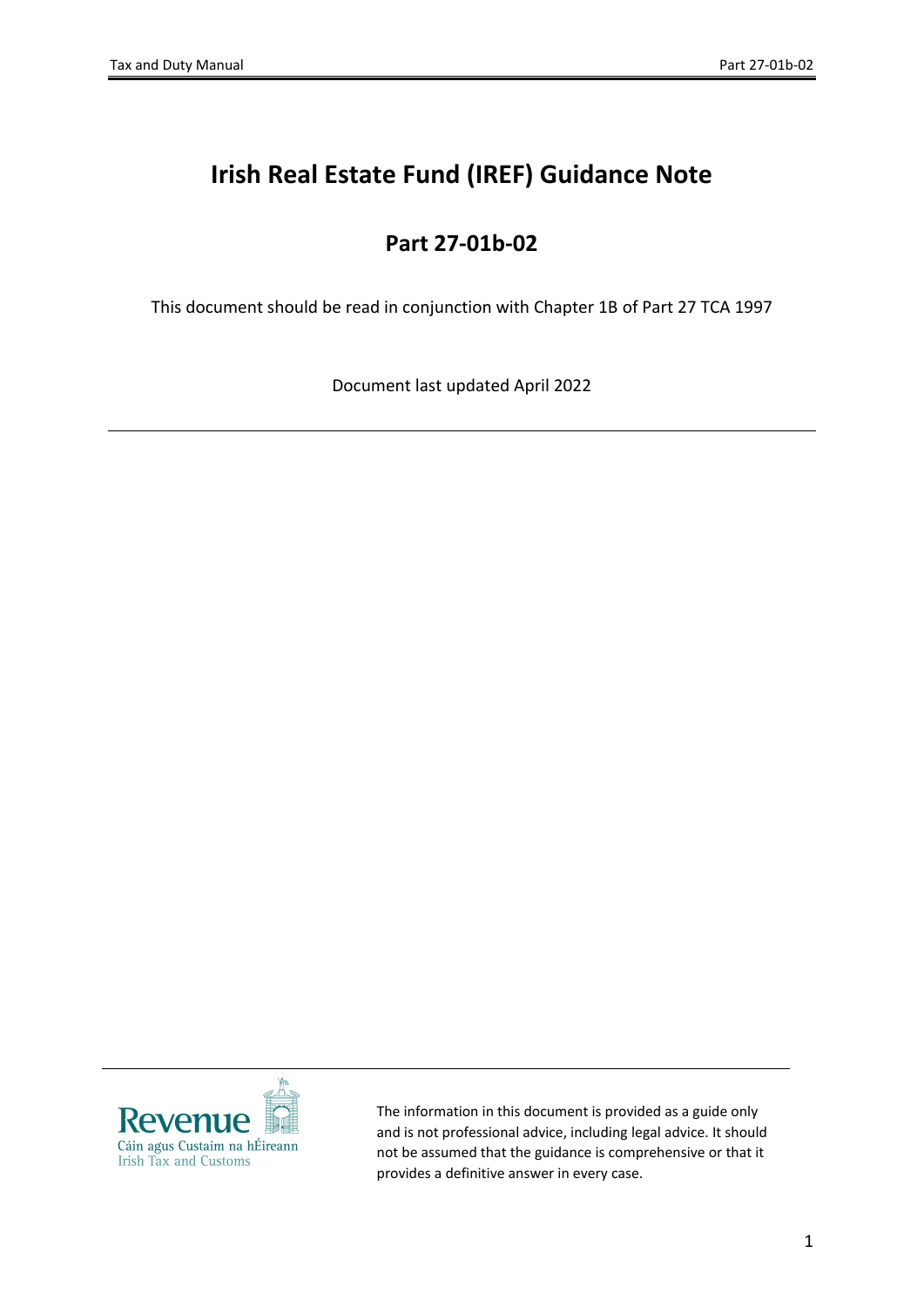# **Table of Contents**

| $\mathbf{1}$                                                                                                                    |  |
|---------------------------------------------------------------------------------------------------------------------------------|--|
| 1.1<br>1.1.1<br>1.1.2<br>1.1.3<br>1.1.4                                                                                         |  |
| 1.2<br>1.2.1<br>1.2.2                                                                                                           |  |
| 1.3<br>1.3.1<br>1.3.2                                                                                                           |  |
| 1.4<br>PPIREFs and specified persons [section 739M(3) and section 739N]12<br>1.4.1<br>1.4.2<br>1.4.3<br>1.4.4<br>1.4.5<br>1.4.6 |  |
| 1.4.7<br>1.4.8<br>1.4.9                                                                                                         |  |
| $\overline{2}$                                                                                                                  |  |
| 2.1<br>2.1.1<br>2.1.2<br>2.1.3<br>2.1.4<br>2.1.5<br>2.1.6                                                                       |  |
| 2.2                                                                                                                             |  |
| 2.3                                                                                                                             |  |
| 2.4                                                                                                                             |  |
| 3                                                                                                                               |  |
| 3.1                                                                                                                             |  |
| 3.2                                                                                                                             |  |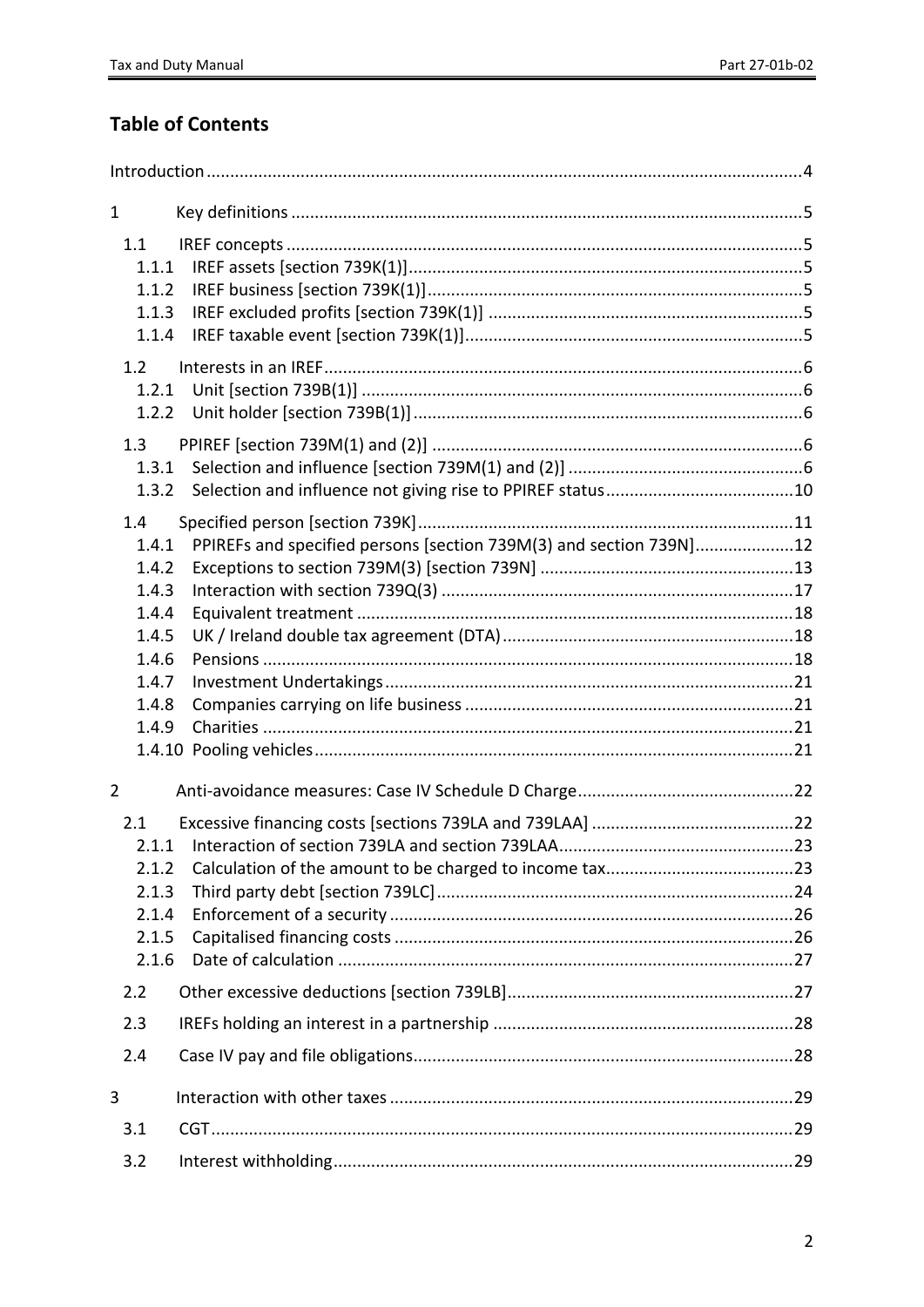| $\overline{4}$ |                                                                                     |  |
|----------------|-------------------------------------------------------------------------------------|--|
| 5              | Annual IREF returns along with payment of IREF withholding tax obligations [section |  |
| 6              | Financial statements electronic filing requirements [section 739FA] 32              |  |
|                |                                                                                     |  |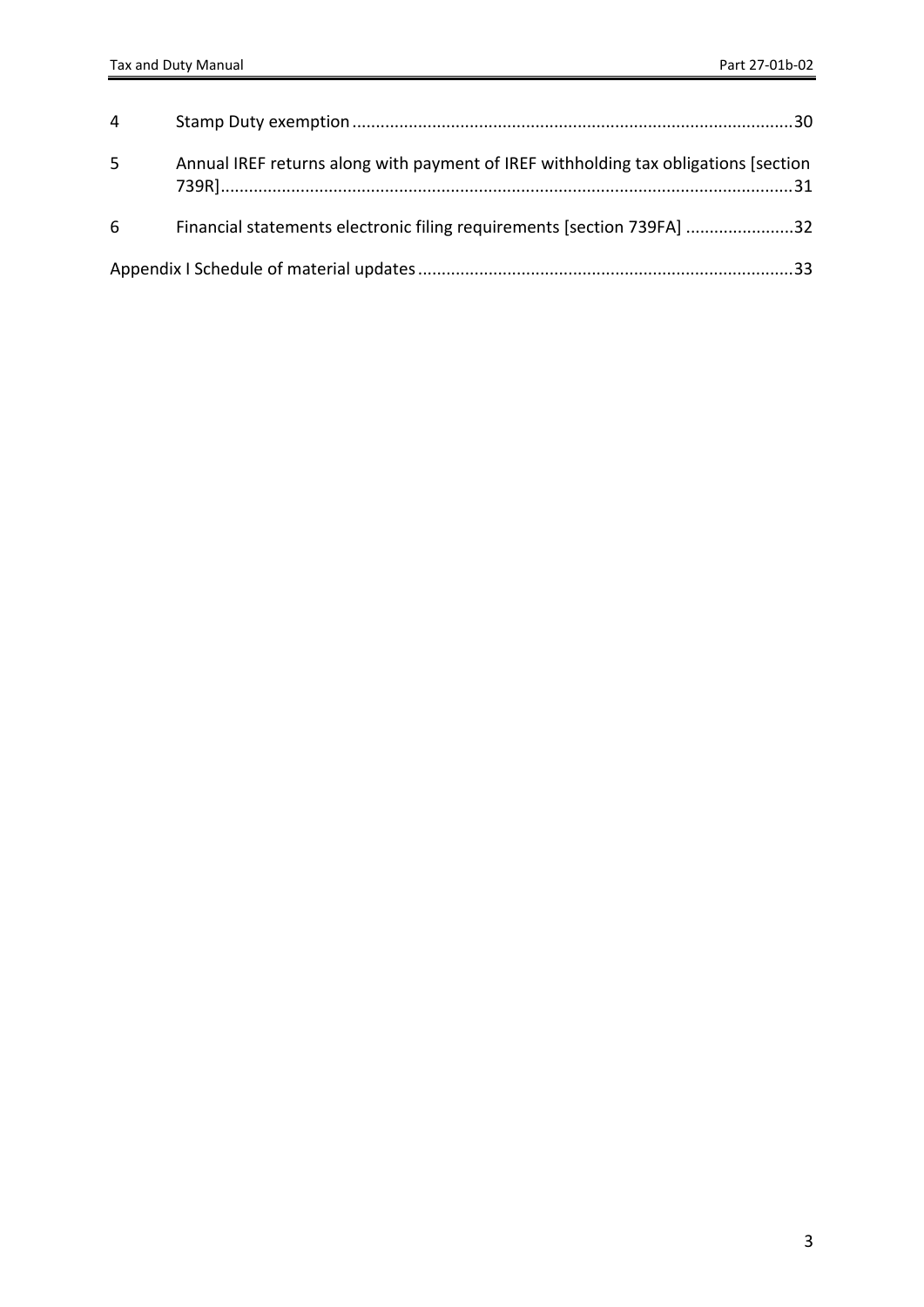## <span id="page-3-0"></span>Introduction

The purpose of this manual is to provide an overview of the operation of the Irish Real Estate Fund ("IREF") regime. The IREF regime, found in Chapter 1B of Part 27 was introduced by Finance Act 2016.

An IREF is an investment undertaking (as defined in section 739B(1)<sup>1</sup>), or a where that investment undertaking is an umbrella scheme a sub-fund of an investment undertaking, where –

- (a) 25% or more of the value of the assets are derived from real estate assets in the State, or
- (b) it would be reasonable to consider that the main purpose, or one of the main purposes, of the investment undertaking, or sub-fund of an investment undertaking, was to acquire IREF assets or carry on IREF business.

Unit holders in an IREF may be subject to 20% IREF withholding tax on the occurrence of an IREF taxable event.

A Personal Portfolio IREF ("PPIREF") is an IREF under the terms of which some or all of the IREF assets or IREF business may be or was selected or influenced by the unit holder or a person connected to the unit holder. There are special rules, which are discussed below, which apply when looking at a PPIREF and they apply on a unit holder by unit holder basis. Where a fund is described as a 'widely held' fund in these notes, this is a reference to a fund with a large number of unconnected unitholders and in respect of which consideration of the PPIREF rules is unlikely to occur.

In recognition of the complexity of the IREF regime and in the interest of providing guidance on a timely basis, this manual is being published chapter by chapter as each chapter is completed. The schedule of updates is tracked in [Appendix](#page-31-1) [I.](#page-31-1)

<sup>&</sup>lt;sup>1</sup> Please refer to **[Tax](https://www.revenue.ie/en/tax-professionals/tdm/income-tax-capital-gains-tax-corporation-tax/part-27/27-01a-02.pdf) [and](https://www.revenue.ie/en/tax-professionals/tdm/income-tax-capital-gains-tax-corporation-tax/part-27/27-01a-02.pdf) [Duty](https://www.revenue.ie/en/tax-professionals/tdm/income-tax-capital-gains-tax-corporation-tax/part-27/27-01a-02.pdf) [Manual](https://www.revenue.ie/en/tax-professionals/tdm/income-tax-capital-gains-tax-corporation-tax/part-27/27-01a-02.pdf) [\(TDM\)](https://www.revenue.ie/en/tax-professionals/tdm/income-tax-capital-gains-tax-corporation-tax/part-27/27-01a-02.pdf) [Part](https://www.revenue.ie/en/tax-professionals/tdm/income-tax-capital-gains-tax-corporation-tax/part-27/27-01a-02.pdf) [27-01a-02](https://www.revenue.ie/en/tax-professionals/tdm/income-tax-capital-gains-tax-corporation-tax/part-27/27-01a-02.pdf)** for further information.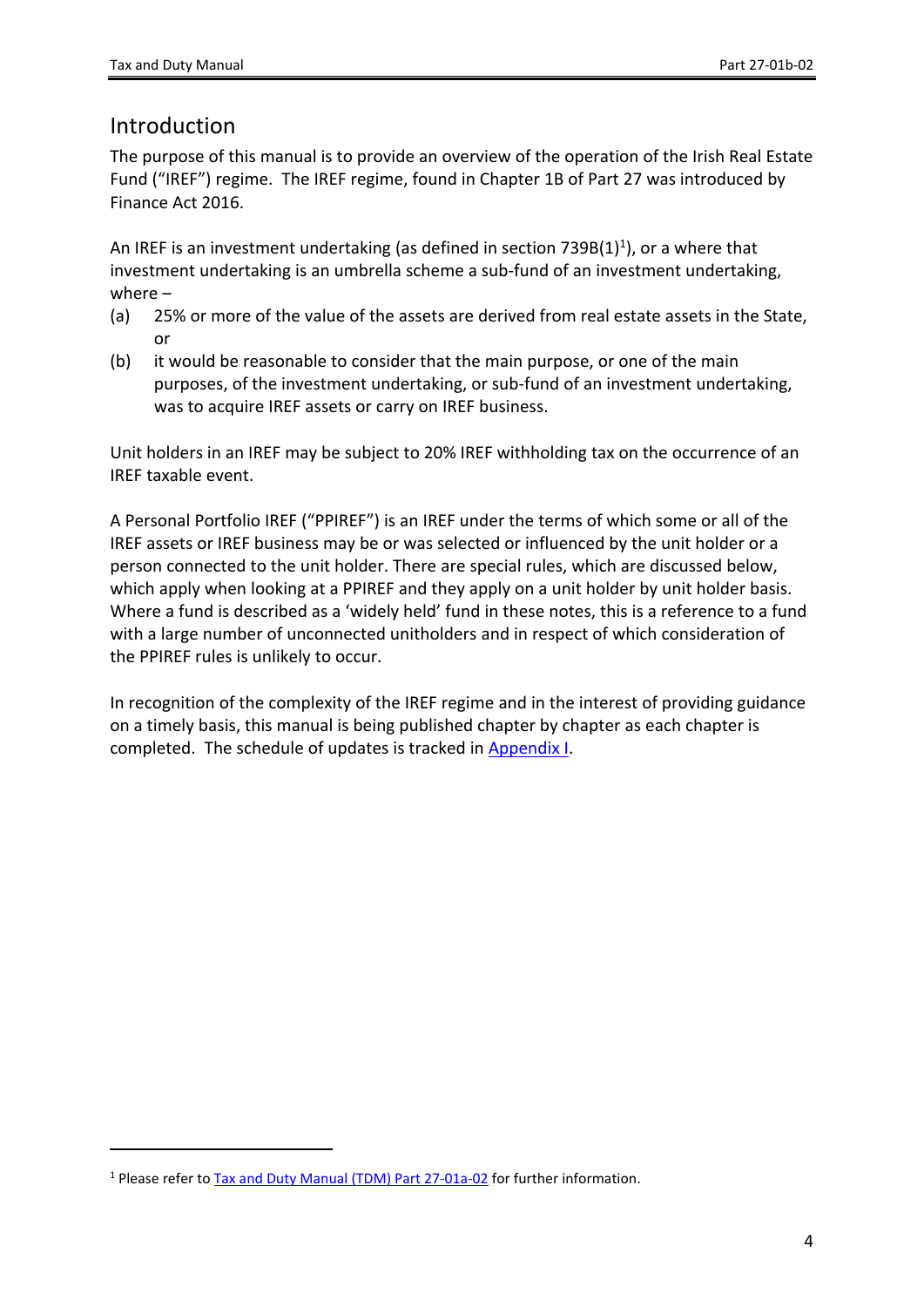# <span id="page-4-0"></span>1 Key definitions

#### <span id="page-4-1"></span>1.1 IREF concepts

<span id="page-4-2"></span>1.1.1 IREF assets [section 739K(1)]

IREF assets means one or more of the following held by an IREF -

- (a) relevant assets (within the meaning of section 29(1A));
- (b) shares in a REIT (within the meaning of Part 25A);
- (c) shares deriving their value or greater part of their value from the assets referred to in (a), other than shares quoted on a stock exchange which are actively or substantially trading on such stock exchange, or (b) above;
- (d) specified mortgages (as defined in section 110(5A)) other than those which are issued by a qualifying company as part of a CLO transaction, a CMBS/RMBS transaction or a loan origination business (each within the meaning of section 110), or form part of a loan origination business of the IREF;
- (e) units in an IREF;

#### <span id="page-4-3"></span>1.1.2 IREF business [section 739K(1)]

IREF business means activities involving IREF assets the profits and gains of which would be chargeable to tax if section 739C did not apply. Activities that would be regarded as including dealing in or developing land or a property rental business are specifically included within the definition.

#### <span id="page-4-4"></span>1.1.3 IREF excluded profits [section 739K(1)]

IREF excluded profits means –

- (a) dividends on shares (other than REIT shares) which derive their value from Irish property, and
- (b) dividends or distributions from a REIT other than property income dividends (as defined in Part 25A) and distributions in respect of gains accruing on the disposal of an asset of the property rental business.

Between 1 January 2017 and 1 January 2019, there was a third category of excluded IREF profits relating to real property that had been held for the IREF for a period of at least 5 years, where the IREF was not a PPIREF (refer to [1.3](#page-5-3) below) in respect of a unit holder.

<span id="page-4-5"></span>1.1.4 IREF taxable event [section 739K(1)]

An IREF taxable event means any way in which the value of the profits of the IREF are passed to the unit holder, namely -

- (a) a relevant payment,
- (b) the cancellation, redemption or repurchase of units from a unit holder including on a liquidation,
- (c) any exchange of units in one sub-fund for units in another sub-fund,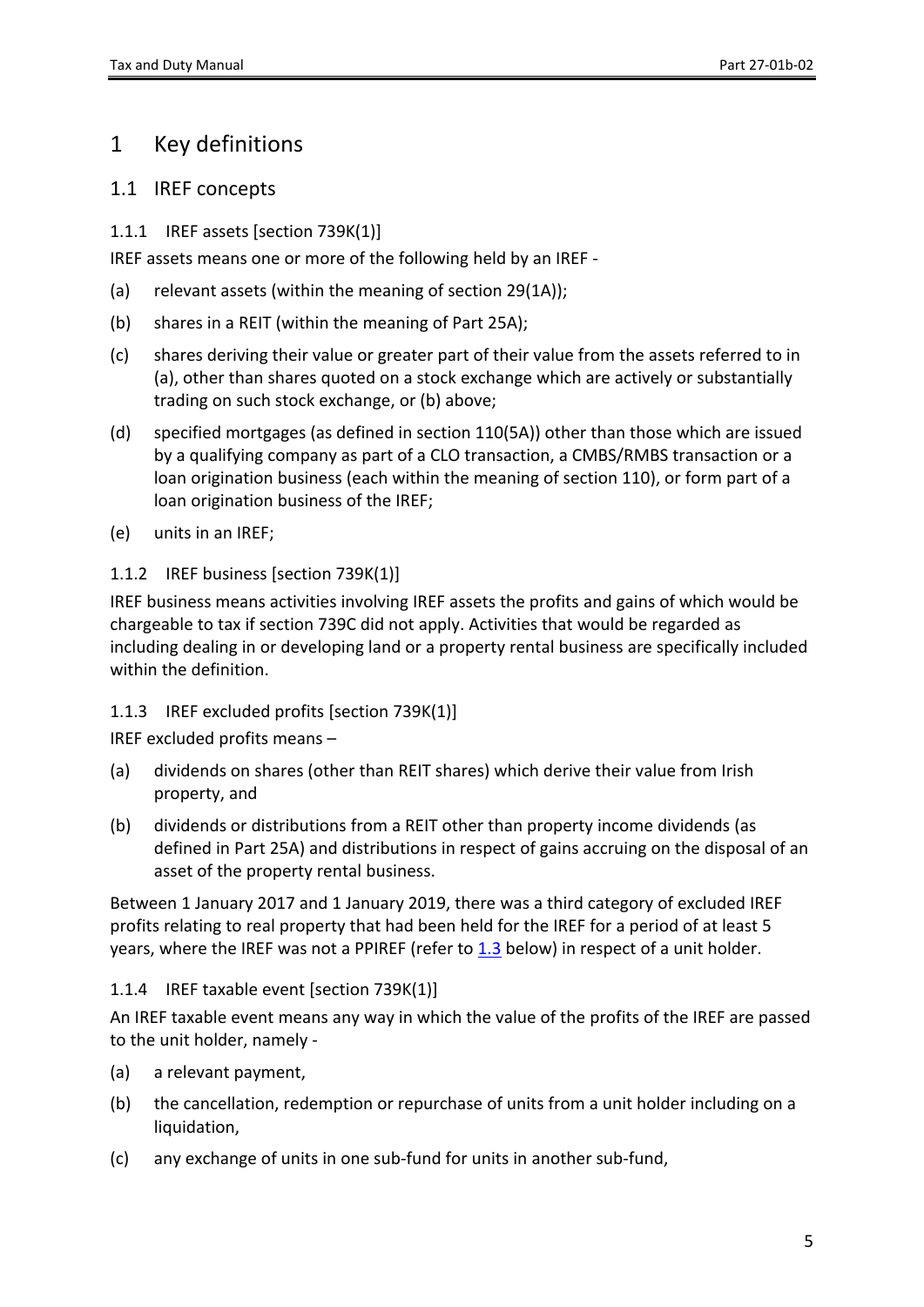- (d) the issuing of bonus units,
- (e) an IREF ceasing to be an IREF,
- (f) the disposal of a unit, or
- (g) the disposal of the right to receive any of the accrued IREF profits without a transfer of the underlying unit;

#### <span id="page-5-0"></span>1.2 Interests in an IREF

#### <span id="page-5-1"></span>1.2.1 Unit [section 739B(1)]

A "unit" is defined in section 739B(1) as any investment, such as a subscription for shares or a contribution as capital, that entitles the investor to a share of the profits or a right to a regular payment from the fund. In most cases it is clear what the units in the fund are. However, arrangements such as profit participating notes, which would not historically have been seen in the Irish funds industry, would also fall within the definition of a unit.

#### <span id="page-5-2"></span>1.2.2 Unit holder [section 739B(1)]

The unit holder is defined in section 739B(1) as the person who is entitled to a share of the profits. This is important as the provisions of section 739C(1) apply to relevant profits of an investment undertaking, being those that are earned on behalf of a unit holder. A nominee holder of units is not entitled to a share of the profits and therefore the beneficial owner of the unit, rather than the nominee in whose name the unit may be registered, is the unit holder. Further supporting the fact that it is the beneficial owner of a unit, and not any nominee holder of the unit, who is regarded as the unit holder, is that the definition of unit requires the making of an investment.

#### <span id="page-5-3"></span>1.3 PPIREF [section 739M(1) and (2)]

A personal portfolio IREF (PPIREF) is defined in section 739M. While the concept is closely linked to that of a Personal Portfolio Investment Undertaking (PPIU) in section 739BA<sup>2</sup> and Personal Portfolio Life Policy (PPLP) in section 730BA, there are a number of important differences. Therefore, guidance given in relation to PPIUs or PPLPs will not necessarily have application to the concept of the PPIREF.

The definition of PPIREF has two different applications within Chapter 1B, being in relation to:

- i. the definition of a specified person (refer to  $1.4$ ) and
- ii. the definition of IREF excluded profits (refer to [1.1.3](#page-4-4)), which is relevant to whether or not there is withholding tax on distributions of gains from investments in Irish land which has been held for over 5 years.

#### <span id="page-5-4"></span>1.3.1 Selection and influence [section 739M(1) and (2)]

An IREF will be a PPIREF of a unit holder if, under the terms of the IREF, the unit holder is in a position to select or influence the conduct of the IREF business, whether directly or indirectly (section 739M(1)). The indirect selection or influence may be through:

a person acting on behalf of the unit holder, e.g. an investment advisor to the IREF;

<sup>2</sup> Refer to [Investment](https://www.revenue.ie/en/tax-professionals/tdm/collection/agents-guide/agents-guide-to-collector-general.pdf) [Undertakings](https://www.revenue.ie/en/tax-professionals/tdm/collection/agents-guide/agents-guide-to-collector-general.pdf) [General](https://www.revenue.ie/en/tax-professionals/tdm/collection/agents-guide/agents-guide-to-collector-general.pdf) [Guidelines](https://www.revenue.ie/en/tax-professionals/tdm/collection/agents-guide/agents-guide-to-collector-general.pdf) [for](https://www.revenue.ie/en/tax-professionals/tdm/collection/agents-guide/agents-guide-to-collector-general.pdf) [Calculating](https://www.revenue.ie/en/tax-professionals/tdm/collection/agents-guide/agents-guide-to-collector-general.pdf) [Tax](https://www.revenue.ie/en/tax-professionals/tdm/collection/agents-guide/agents-guide-to-collector-general.pdf) [Due](https://www.revenue.ie/en/tax-professionals/tdm/collection/agents-guide/agents-guide-to-collector-general.pdf) [and](https://www.revenue.ie/en/tax-professionals/tdm/collection/agents-guide/agents-guide-to-collector-general.pdf) [for](https://www.revenue.ie/en/tax-professionals/tdm/collection/agents-guide/agents-guide-to-collector-general.pdf) [Completing](https://www.revenue.ie/en/tax-professionals/tdm/collection/agents-guide/agents-guide-to-collector-general.pdf) [Declaration](https://www.revenue.ie/en/tax-professionals/tdm/collection/agents-guide/agents-guide-to-collector-general.pdf) [Forms](https://www.revenue.ie/en/tax-professionals/tdm/collection/agents-guide/agents-guide-to-collector-general.pdf) and [TDM](http://www.revenue.ie/en/tax-professionals/tdm/income-tax-capital-gains-tax-corporation-tax/part-27/27-04-01.pdf) [Part](http://www.revenue.ie/en/tax-professionals/tdm/income-tax-capital-gains-tax-corporation-tax/part-27/27-04-01.pdf) [27-04-01](http://www.revenue.ie/en/tax-professionals/tdm/income-tax-capital-gains-tax-corporation-tax/part-27/27-04-01.pdf) for more details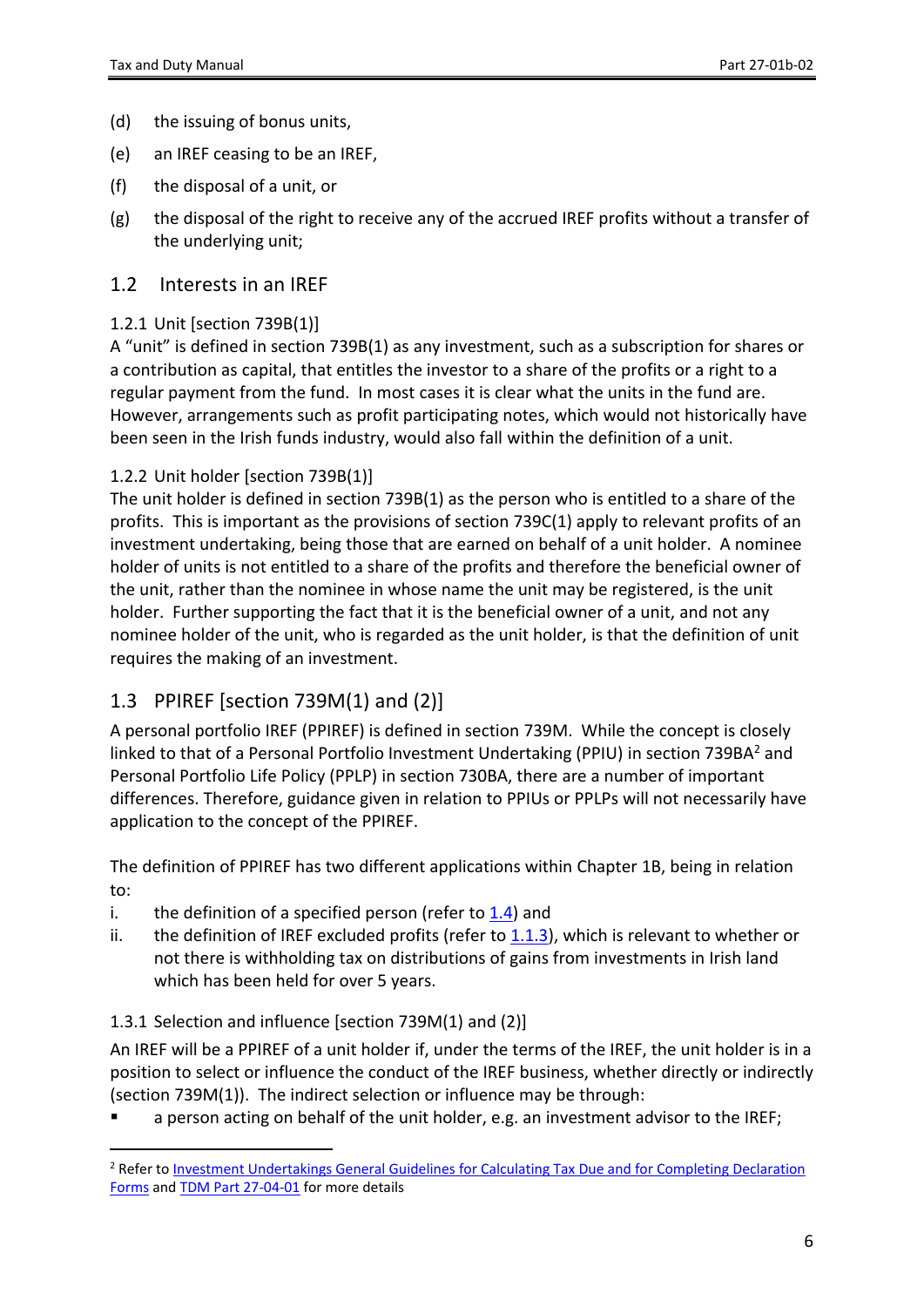- **EXECT** a person connected (within the meaning of section 10) with the unit holder, e.g. a trustee of a trust in respect of which the unit holder is the settlor;
- a person connected with a person acting on behalf of the unit holder, e.g. an investment advisor appointed to represent the interests of the unitholder; or
- the unit holder and a person connected with the unit holder or a person acting on behalf of both the unit holder and a person connected with the unit holder, e.g. situations where the selection or influence is jointly exercisable by more than one person.

Regard should be had to paragraph [1.3.2](#page-9-0) for examples of situations that will not be treated as resulting in PPIREF status of a particular investment.

The reference to the terms of an IREF may refer to the subscription agreements, or fund documentation, as well as other contractual arrangements or agreements. This is clear from the provisions of 739M(2) which clarify the terms of an IREF extend to the terms of the IREF and any other agreement between any of the persons referred to and the IREF. If terms are agreed as part of an umbrella fund, but can lead to the influence or selection of a sub-fund (the IREF), then they will be taken to be a term of the IREF.

In many funds the written terms of the fund will preclude the unit holders from having any input into the conduct of the fund's business. While this is *prima facie* evidence that the IREF is not a PPIREF, regard must also be had to the conduct of the IREF and any implied terms, which includes looking to the actions of the fund and making reasonable inferences. For example, if the written terms provide that the unit holder may have no hand, act nor part in the conduct of the business but yet that unit holder attends material meetings (either board meeting or investment meeting) and is actively engaged in material discussions on how the business is to be conducted, then that fund would be a PPIREF with respect to that unit holder.

The following material is either exempt from or not required to be published under the Freedom of Information Act 2014.

[…]

Section 739M(2) expressly provides that certain terms of a fund will be treated as permitting the selection of the IREF assets. Where a unit holder, or any person connected with that unit holder, can appoint an investment advisor to the IREF, then that IREF will be a PPIREF of that unitholder (section 739M(2)(b)). The IREF will also always be a PPIREF of a unitholder where the terms of the IREF or any other agreement between the IREF and the unit holder, or persons acting on behalf of the unit holder:

- i. allow the unit holder, or those acting on behalf of the unit holder, to exercise an option to select the IREF property or IREF business;
- ii. give the IREF the discretion to offer the unit holder, or those acting on behalf of the unit holder, the right to select the IREF property or IREF business; or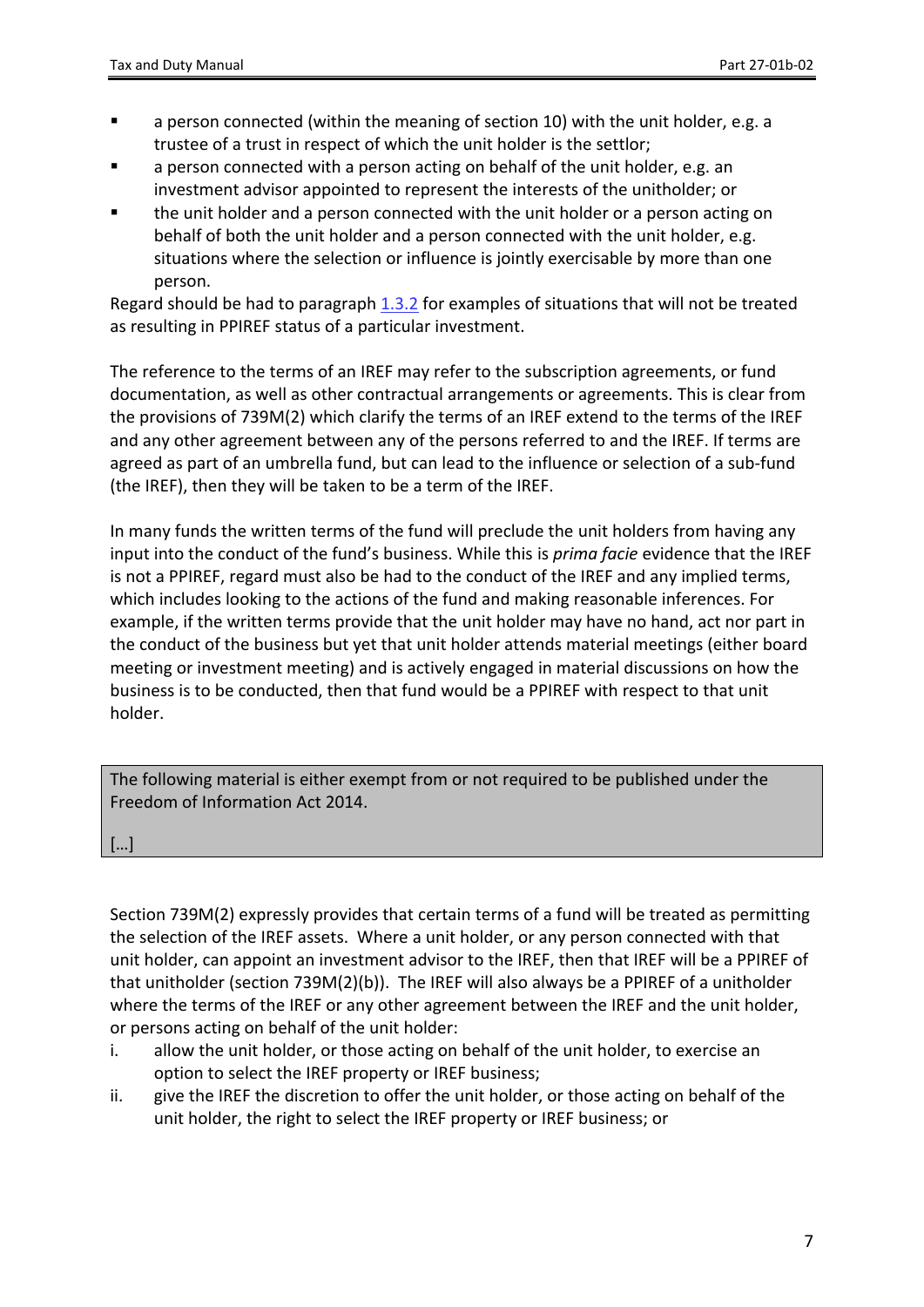iii. allow the unit holder, or those acting on behalf of the unit holder, the right to request a change in the terms of the IREF to allow the unit holder, or those acting on behalf of the unit holder, to select the IREF property or IREF business.

If the unit holder has the power to positively influence the investment manager to acquire an asset, or to carry out the IREF business in a particular way, it will clearly cause the IREF to be a PPIREF of that particular unit holder. In addition, if the unit holder has a power of veto over the choices of the investment manager that would also amount to the unit holder having the ability to select or influence the choice of IREF assets or the conduct of the IREF business. Whether or not the right to direct, or the power of veto, is exercised is not relevant.

There is no requirement that the unitholder actually selects or influences. It is sufficient if there is an ability to do so.

#### **Example 1 'Acting on behalf of' a unitholder**

An investor invests in an IREF under the terms of which none of the unitholders is permitted to have any involvement in the selection of property to be acquired by the IREF and, as a matter of fact, the unitholder does not approve or veto any property acquisitions. However, the unitholder arranges for its investment advisor to be appointed as an advisor to the IREF and, in that capacity, the investment advisor influences the selection of property. In these circumstances, the IREF would be considered a PPIREF in respect of that unitholder.

#### <span id="page-7-0"></span>**Example 2 Acquiring units in a PPIREF**

An investor acquires/invests in units in an existing IREF. The units were acquired from a unitholder with respect to whom the IREF was a PPIREF. The IREF had already acquired its property portfolio and does not intend to make additional investments.

The new unitholder had no involvement in the selection of the existing property portfolio and, in accordance with the scheme rules, does not get involved in the ongoing management of the business.

However, if the new unitholder was connected with the person from whom the units were acquired, and in respect of whom the IREF was a PPIREF, then in the majority of cases the IREF will also be a PPIREF with respect to the new unitholder. In such circumstances, the provisions relating to PPIREFs in the definition of IREF excluded profits may apply towards the calculation of the IREF taxable amount in respect of the new unit holder.

Absent such connections, the IREF should not be considered a PPIREF with respect to this new investor as there could not have been any involvement in property selection and the investor is not involved in ongoing management of the business.

#### **Example 3 "Large" unit holders**

IREF A has one unitholder who has a greater than 50% stake in the IREF. Whether the IREF should be considered to be PPIREF in respect of that unitholder who holds more than 50% of the IREF, should be determined with reference to the facts and circumstances of the case. However, the fact that one unitholder has such a large stake in the fund warrants closer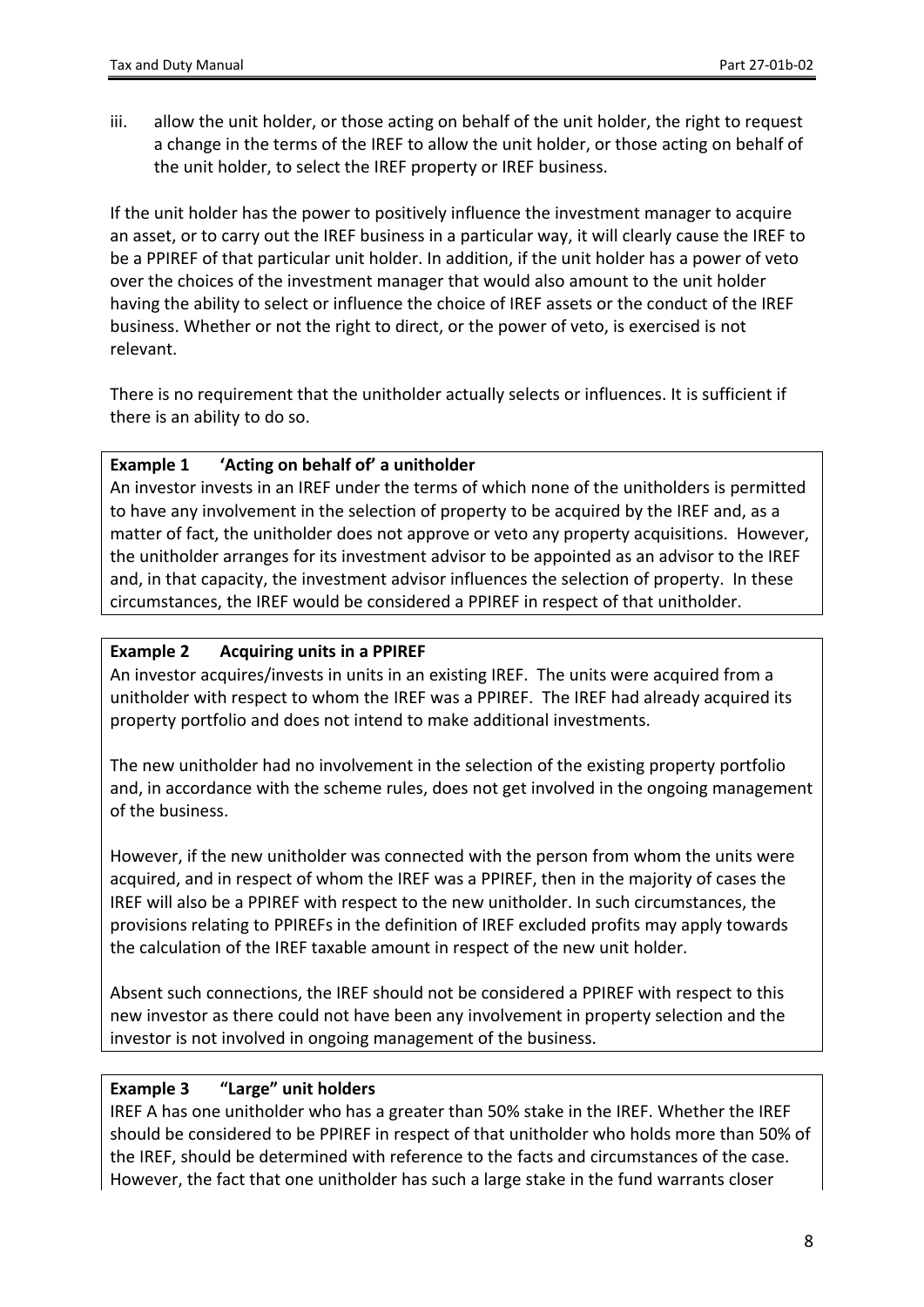scrutiny of the facts and circumstances than would be necessary where no one person, taking account of persons connected to that person, has, directly or indirectly, a controlling stake.

If the facts and circumstances lead to the conclusion that an IREF is a PPIREF in respect of a particular unit holder, consideration should be given to whether or not the exclusions in section 739N may be applicable.

#### <span id="page-8-0"></span>**Example 4 Investing in a specific property – no involvement**

An IREF is established, or is intended to be established, with a view to acquiring an Irish property portfolio. A specific property is identified by the promoter of the fund and a prospectus drawn up for potential investors. The promoter is able to attract one or more investors, who are not connected with the promoter, who decide to invest in units in the IREF based on the proposal contained in the prospectus. While the property had not been acquired prior to the investment being made by the unitholder(s), the fact that the property had been specifically identified prior to the units being marketed to the unitholder(s) concerned (and provided that those unitholders are not connected with the promoter and undertake no involvement in the ongoing business of the IREF) the fund should not be considered to be a PPIREF with respect to those unitholders.

#### **Example 5 Investing in a specific property – pre involvement**

The facts are the same as set out in [Example](#page-8-0) [4,](#page-8-0) but one unitholder influenced the promoter in selecting or identifying the properties to be included in the portfolio prior to their making an investment decision. The IREF will be a PPIREF in respect of that unitholder.

#### <span id="page-8-1"></span>**Example 6 Limited Partnership investment structures**

Individual or institutional investors invest in an IREF through a limited partnership. These investors have not selected the IREF's assets nor influenced the IREF's business nor do they have the ability to do so. The general partner of the limited partnership is in the same group and/or connected with the investment manager or investment advisor of the IREF.

Under section 10 all partners in a partnership are connected persons. The IREF is a PPIREF of all partners as under section 739M the assets/business of the IREF are selected/ influenced by a person connected with the unitholder and/or a person connected with a person acting on behalf of the unit holder.

(see also **[Example](#page-16-1) [16](#page-16-1))**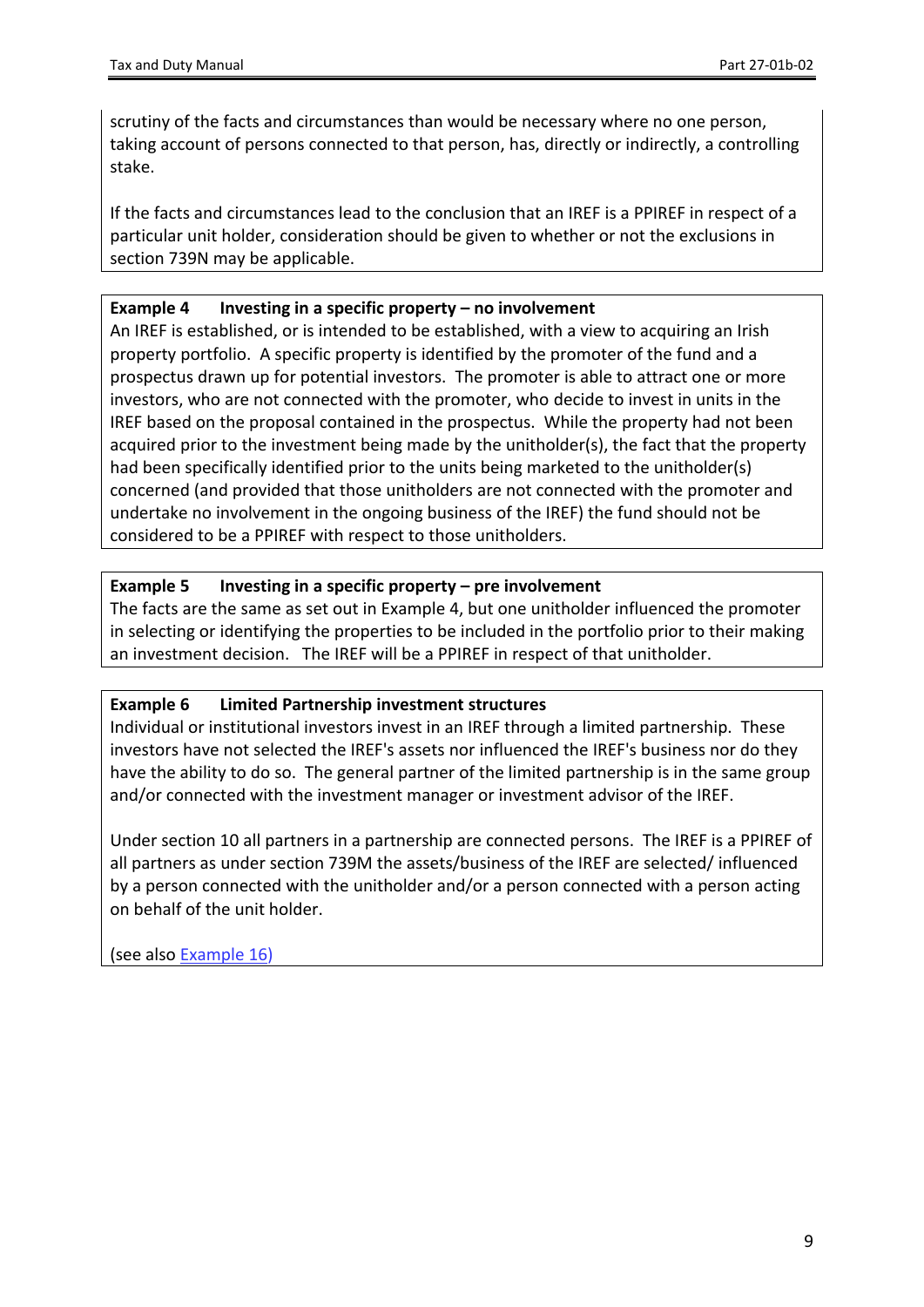#### **Example 7 Acquiring units in a PPIREF continued**

The facts are the same as those set out in [Example](#page-7-0) [2](#page-7-0) but subsequent to the purchase in the IREF, the directors of the IREF decide to raise new capital and acquire new properties. The unitholder becomes involved in the selection of the new properties acquired by the IREF.

It will be important to determine why the unit holder can now become involved in the selection of the new properties.

- If additional rights are given to the unitholder, for example in return for investing additional amounts in the fund, then the IREF will commence to be a PPIREF of the unitholder from the date those rights were granted.
- If they are involved in the selection under a pre-existing term of the IREF or other agreement this will mean the investor always had that ability and was choosing not to use it. The IREF has therefore been PPIREF of the unitholder at all times.

#### **Example 8 IREF ceasing to be a PPIREF**

Pension Fund A has a large investment in an IREF. A new investment manager is appointed. As Pension Fund A is unsure of how the investment manager will perform, the rights of Pension Fund A as unitholder are, on the appointment of the new investment manager, amended to give Pension Fund A a right to select or influence the IREF assets and business. Pension Fund A never has cause to exercise the right of selection.

The IREF is therefore a PPIREF of Pension Fund A as 'some or all of the IREF assets or IREF business may be… selected or influenced by' the unit holder.

After a period Pension Fund A determines that it no longer wishes to have the power of selection or influence. The terms of the IREF are amended accordingly.

It is no longer true to say that 'some or all of the IREF assets or IREF business may be... selected or influenced by the unit holder'. They may have been in the past, but the retrospective test is that 'some or all of the IREF assets or IREF business … was… selected or influenced by the unit holder'. In this case, if Pension Fund A can show that it never selected or influenced the IREF assets or business then the IREF will cease to be a PPIREF of Pension Fund A.

#### <span id="page-9-0"></span>1.3.2 Selection and influence not giving rise to PPIREF status

An employee of the fund manager of an IREF acquires units in that IREF in his/her personal capacity. In his/her capacity as an employee of the fund manager, the employee is involved in the selection of properties to be invested in by the IREF. However, in undertaking his/her employment duties, the individual acts for the benefit of all investors in the IREF and cannot make selections which are designed to benefit him/her personally to a greater extent than any of the other investors. In these circumstances, the IREF should not be a PPIREF with respect to that individual.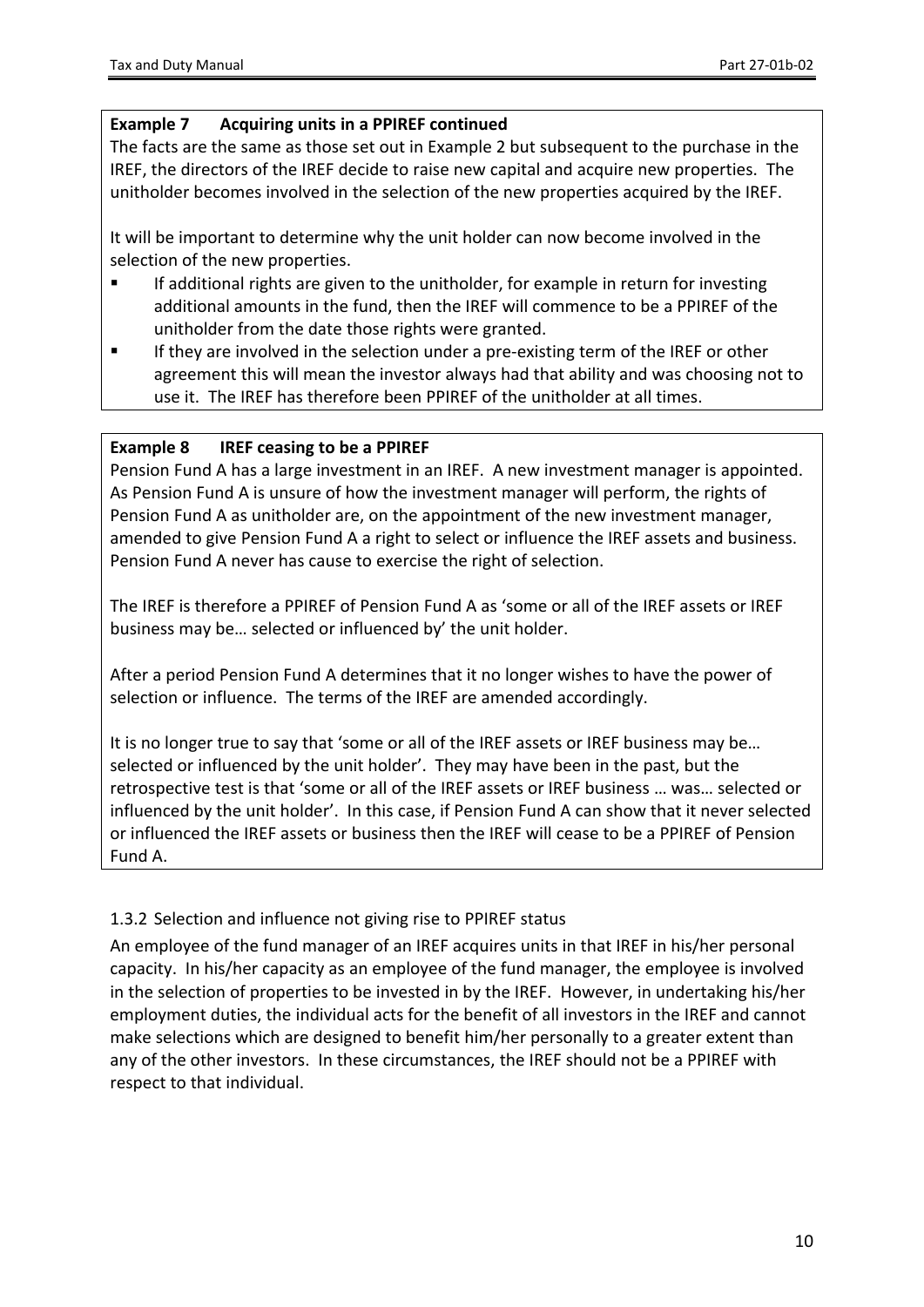#### **Example 9 Fiduciary capacity - unit holder in own right**

Matt is an employee of Fund Manager Ltd. Fund Manager Ltd is the fund manager for IREF A, a large widely held IREF. Matt holds a small number, and a small percentage, of units in IREF A. In his capacity as an employee of Fund Manager Ltd Matt selects and influences the investment decisions made by IREF A. However, he is doing this in a fiduciary capacity on behalf of all unit holders and not for his own personal benefit. IREF A will not be regarded as a PPIREF of Matt solely because of his performing the duties associated with his employment with Fund Manager Ltd.

#### **Example 10 Fiduciary capacity – office holder as unit holder**

A director of a widely held IREF holds a small number, and small percentage, of units in that IREF. As part of the duties of her office, she is involved in evaluating and recommending which properties the IREF will acquire. In these circumstances, the IREF would not be considered a PPIREF in respect of that investor solely because of the duties performed in her capacity as a director of the IREF.

Paragraph (b) in the definition of 'personal portfolio IREF' in section 739M(1) provides that an IREF will be a PPIREF of a unit holder if someone acting on behalf of that unit holder selected or influenced the IREF business. Whether an investment manager is acting on behalf of a unitholder depends on the terms of their appointment. If they are appointed by an IREF to provide investment advice it may be that they have no contractual relationship with the unit holders. They act and are appointed solely by the IREF. If, however, they are appointed to advise both the unit holders and (either under a separate agreement or otherwise) also advise the IREF, then the position is likely to be different. It is important to note that section 739M(2)(b) may be relevant in respect of the appointment of the investment manager, and that it applies where a unit holder, or any person connected with the unit holder, has or had the option to appoint an investment advisor regardless of whether such an advisor was actually appointed. As stated in paragraph [1.3.1](#page-5-4) above whether an IREF is a PPIREF must be determined with reference to each unit holder separately. The fact that an investment manager in an IREF acts on behalf of all investors equally in a widely held IREF will not cause an IREF to be a PPIREF.

### <span id="page-10-0"></span>1.4 Specified person [section 739K]

Tax will arise on the happening of an IREF taxable event in respect of a specified person. The starting point for the definition is that any person who will be subject to exit tax under Chapter 1A will not also be subject to tax on the same event under Chapter 1B (thus, for example, excluding Irish resident individuals). Also excluded from the definition of specified person are:

i. investment limited partnerships ("ILPs") (the reference to section 739D(6)(cc) in the definition of specified person and the declaration provided to the investment undertaking under Chapter 1A will suffice for the purposes of the application of Chapter 1B) whose investors are taxed on a look through basis under section 739J<sup>3</sup>;

<sup>3</sup> As section 739J(2) TCA 1997 provides that the income, payments, gains and losses arising to an ILP are treated as arising directly to the partners in the partnership, in proportion to their interests in the partnership, the fund must consider whether it has an investment undertaking tax ("IUT") or IREF withholding tax obligations in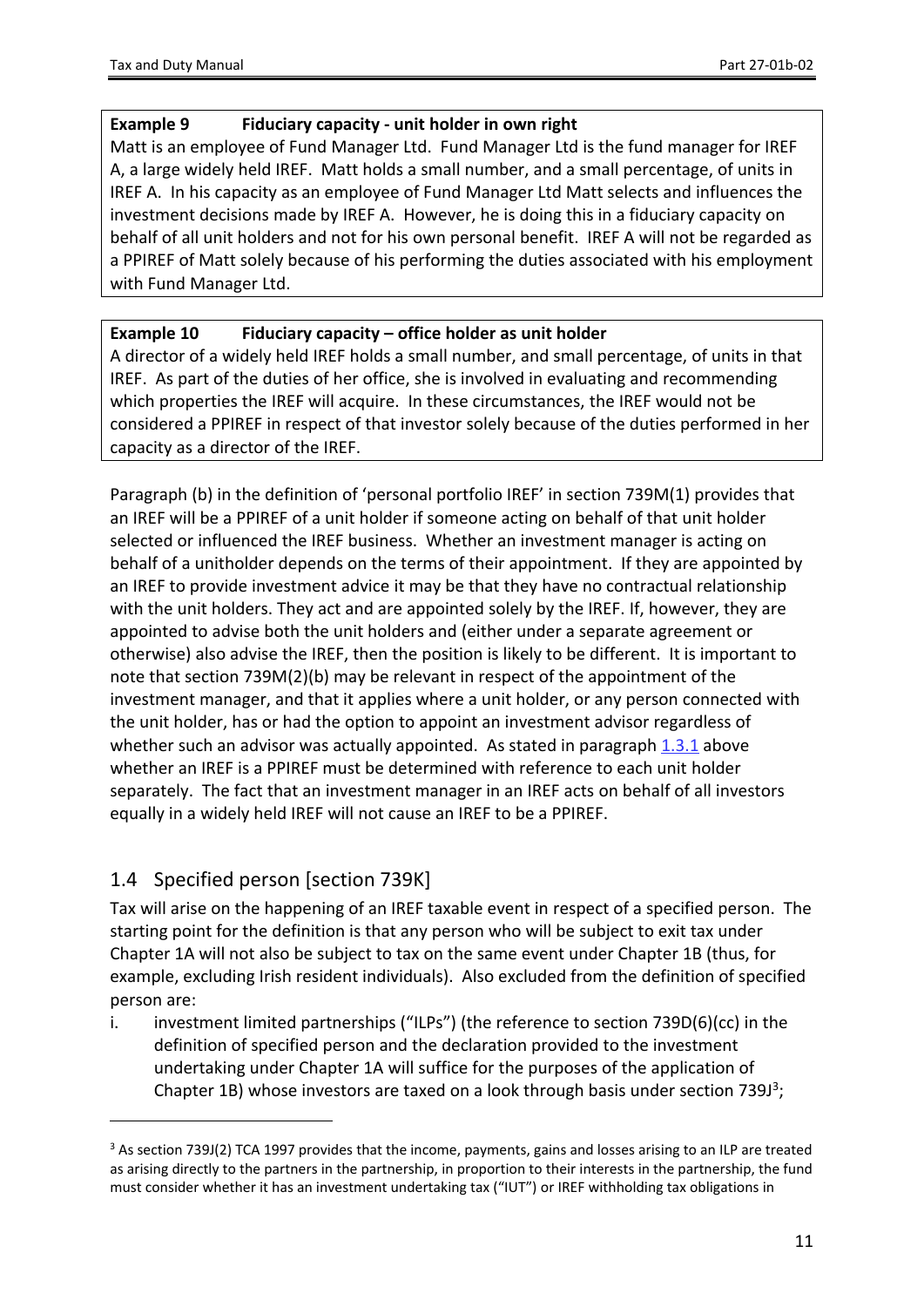- ii. exempt unit trusts (the reference to section 739D(6)(e));
- iii. NTMA and any fund investment vehicles of the NTMA (reference to section 739D(6)(kb));
- iv. Irish pension funds, ARFs, AMRFs, and PRSAs (including vested PRSAs) or pension schemes (section 790B) that are not PPIREFs (refer to [1.3\)](#page-5-3) where a valid declaration is provided to the IREF;
- v. Irish investment undertakings that are not PPIREFs where a valid declaration is provided to the IREF;
- vi. Irish life assurance companies that are not PPIREFs where a valid declaration is provided to the IREF;
- vii. Charities where a valid declaration is provided to the IREF;
- viii. Credit unions where a valid declaration is provided to the IREF;
- ix. Member State and EEA equivalents to Irish pension funds, ARFs, AMRFs, PRSAs (including vested PRSAs) or pension schemes (section 790B), investment undertakings and life assurance companies, that are not PPIREFs, where a valid declaration is provided to the IREF;
- x. Qualifying companies, within the meaning of section 110, where a valid declaration is provided to the IREF (the anti-avoidance amendments to section 110 brought in by Finance Act 2016 provide that this payment will, if appropriate, be taxed in the qualifying company).

A qualifying intermediary may make a declaration in accordance with Schedule 2C TCA, on behalf of unit holders that come within iv, vii, viii and ix (pursuant only to its reference to iv) above.

Separate declarations forms are available with respect to UK superannuation schemes and UK charities for the purposes of Article 11 of the Double Tax Agreement between Ireland and the United Kingdom.

<span id="page-11-0"></span>Please refer to [TDM](https://www.revenue.ie/en/tax-professionals/tdm/income-tax-capital-gains-tax-corporation-tax/part-27/27-02B-01.pdf) [Part](https://www.revenue.ie/en/tax-professionals/tdm/income-tax-capital-gains-tax-corporation-tax/part-27/27-02B-01.pdf) [27-02b-01](https://www.revenue.ie/en/tax-professionals/tdm/income-tax-capital-gains-tax-corporation-tax/part-27/27-02B-01.pdf) for further information on valid IREF declarations.

1.4.1 PPIREFs and specified persons [section 739M(3) and section 739N] Sections 739M(3) and 739N are only relevant where the unit holder is a person within paragraphs (a), (b), (c) or (f) of the definition of a specified person in section 739K.

Whether or not a pension scheme, investment undertaking or life assurance company (including their EEA equivalents) is a specified person in respect of an IREF involves applying the PPIREF tests set out in paragraph [1.3](#page-5-3) at two levels.

The first level at which the test is applied is whether the IREF itself is a PPIREF of the unit holder, being a unit holder that is a pension scheme, investment undertaking or life assurance company [section 739M(3)(a)].

If applying the test at the first level results in an IREF not being a PPIREF in respect of that unit holder (including through the application of section 739N), then the second test must

respect of each of the partners in the ILP. For example, where a non-resident partner in an Irish domiciled ILP completes the IUT exemption declaration in accordance with section 739D(7) TCA 1997, consideration must then be given to their IREF WHT situation on that same chargeable event to determine whether they are a "specified person" as defined by section 739K TCA 1997.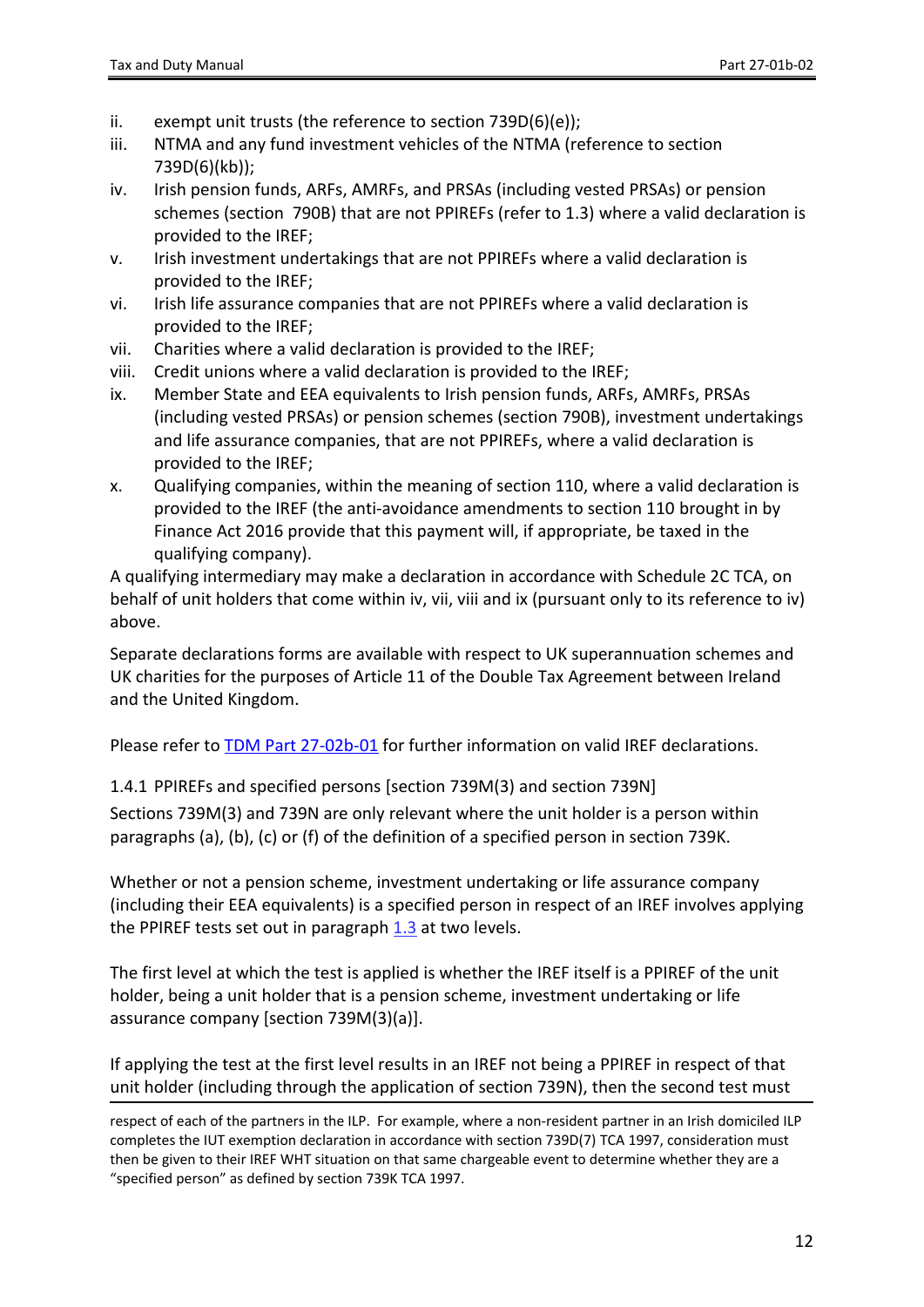also be passed in order for the pension scheme, investment undertaking, or life assurance company not to be treated as a specified person.

The second test is whether or not that unit holder (the pension scheme, investment undertaking, or life assurance company) would itself be regarded as a PPIREF in respect of any of its unit holders in a hypothetical scenario where it (the pension scheme, investment undertaking, or life assurance company) is treated as an IREF and its IREF business comprised its investment in the actual IREF. That is, if the IREF does not have its assets or business selected or influenced by the pension scheme, investment undertaking or life assurance company, is the pension scheme, investment undertaking or life assurance company's ownership of the IREF selected or influenced by any of its members, investors, policyholders, respectively?

For the purpose of a life company, determining whether or not the IREF is a PPIREF will depend on whether it is part of the shareholders' business or the policyholders' business.

- If the investment is held as part of the shareholders' business then, in applying this hypothetical test, the shareholders are the unit holders.
- If the investment in the IREF is held as part of its policyholders' business, then the policy holders on whose behalf the investment is made are the unit holders. For example, if the life assurance policy is a personal portfolio investment for its investors, and one (or more) of the underlying investments is an IREF, then the IREF will be regarded as a PPIREF.

The second test includes a main purpose test<sup>4</sup> such that the second test will not cause the pension scheme, investment undertaking or life assurance company to be a specified person if the purpose for interposing that pension scheme, investment undertaking or life assurance company between the IREF and the ultimate investors was not for the purposes of avoiding tax under Chapter 1B [section 739M(3)(b)(ii)]. In other words, if one of the main purposes for the investment by the pension scheme, investment undertaking or life assurance company in the IREF was to avoid tax under the IREF provisions, then the fact that the scheme, undertaking or company would itself be regarded as a PPIREF in respect of any of the unitholders in the hypothetical scenario outlined above, would cause it to be a specified person.

Where the pension scheme, investment undertaking, or life assurance company had invested in the IREF prior to the announcement of the changes introduced in Finance Act 2016 (upon its publication on 18 October 2016), Revenue would not envisage that such a structure was put in place for the main purpose of avoiding tax under Chapter 1B, for the simple reason that the legislation did not exist.

#### <span id="page-12-0"></span>1.4.2 Exceptions to section 739M(3) [section 739N]

There are a number of occasions when an IREF may appear technically to be a PPIREF under the first level test in section 739M(3)(a) in respect of a pension scheme, investment undertaking or life assurance company (including their EEA equivalents), but where, in reality, there is no benefit to that connection. Section 739N provides that in these

<sup>&</sup>lt;sup>4</sup> Refer to TDM [Part](https://www.revenue.ie/en/tax-professionals/tdm/income-tax-capital-gains-tax-corporation-tax/part-33/33-01-01.pdf) [33-01-01](https://www.revenue.ie/en/tax-professionals/tdm/income-tax-capital-gains-tax-corporation-tax/part-33/33-01-01.pdf) for details on main purpose tests.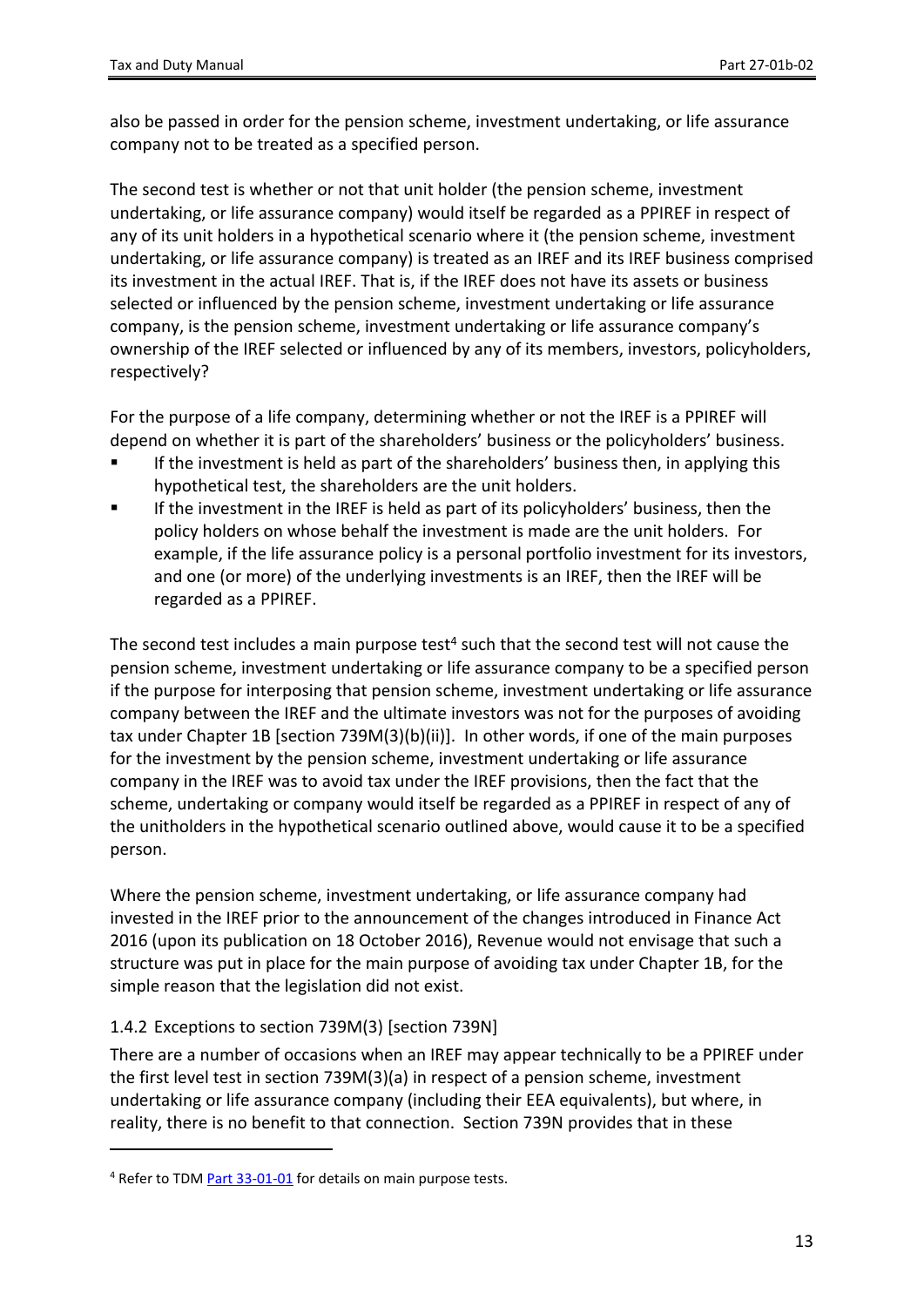circumstances the IREF will not be considered to be a PPIREF and therefore the pension scheme, investment undertaking or life assurance company will not be a specified person.

 If an IREF would be a PPIREF of a pension scheme, investment undertaking or life assurance company (including their EEA equivalents) but that pension scheme, investment undertaking or life assurance company is widely held and would not be considered a PPIREF of any of its investors then the IREF will not be a PPIREF [section 739N(1)]. This is applying a modified second level test to the pension scheme, investment undertaking or life assurance company as the main purpose test in section 739M(3)(b)(ii) is not applied in this exception.

#### **Example 11 Widely held fund investing in an IREF**

A Luxembourg regulated fund invests in units in an IREF and is involved in the selection of property invested in by the IREF. Having applied the PPIREF tests (refer to  $1.3.1$ above) none of the investors in the Luxembourg fund had any involvement in, nor control over, the selection of assets invested in by the Luxembourg fund including the investment in the units in the IREF. The IREF should not be considered a PPIREF with respect to the Luxembourg fund.

**Example 12 Pension funds collectively investing in IREFs [section 739N(3)]** EEA regulated Fund, which is opaque, invests in an IREF to acquire Irish property. The EEA fund is held by a number of EEA based pension schemes. The EEA based pension schemes are widely held Government pension schemes and/or pension schemes covered by the Institutional Occupational Retirement Provision ("IORP") Directive.

Investment advisors for the EEA pension schemes and the EEA regulated fund are involved in property selection; however, none of the underlying beneficiaries in the pension schemes can influence property selection.

It is likely that the IREF will not be a PPIREF as, depending on the exact make-up of the pension funds, the investment is likely to fall within section 739N(1).

#### **Example 13 Layered ownership [section 739N(1)]**

A widely held EU pension scheme, invests in a Luxembourg FCP, which invests in a Luxembourg SICAV, which in turn invests in an IREF. The investment manager for the entities at each level is the same and is involved in selecting the property. The pension scheme would not be considered a personal portfolio for any of its beneficiaries.

Section 739N(1) can only apply to a single layer. Therefore, the presence of multiple layers may cause the IREF to be regarded as a PPIREF in respect of its immediate unitholder.

However a refund of the IREF WHT may be available and regard should be had to section 739Q(3) (dealt with in [1.4.3](#page-16-0) below) where the EU pension scheme is equivalent to an Irish pension scheme.

 If an IREF would be considered a PPIREF of a unit holder that is a pension scheme, investment undertaking or life assurance company (including their EEA equivalents)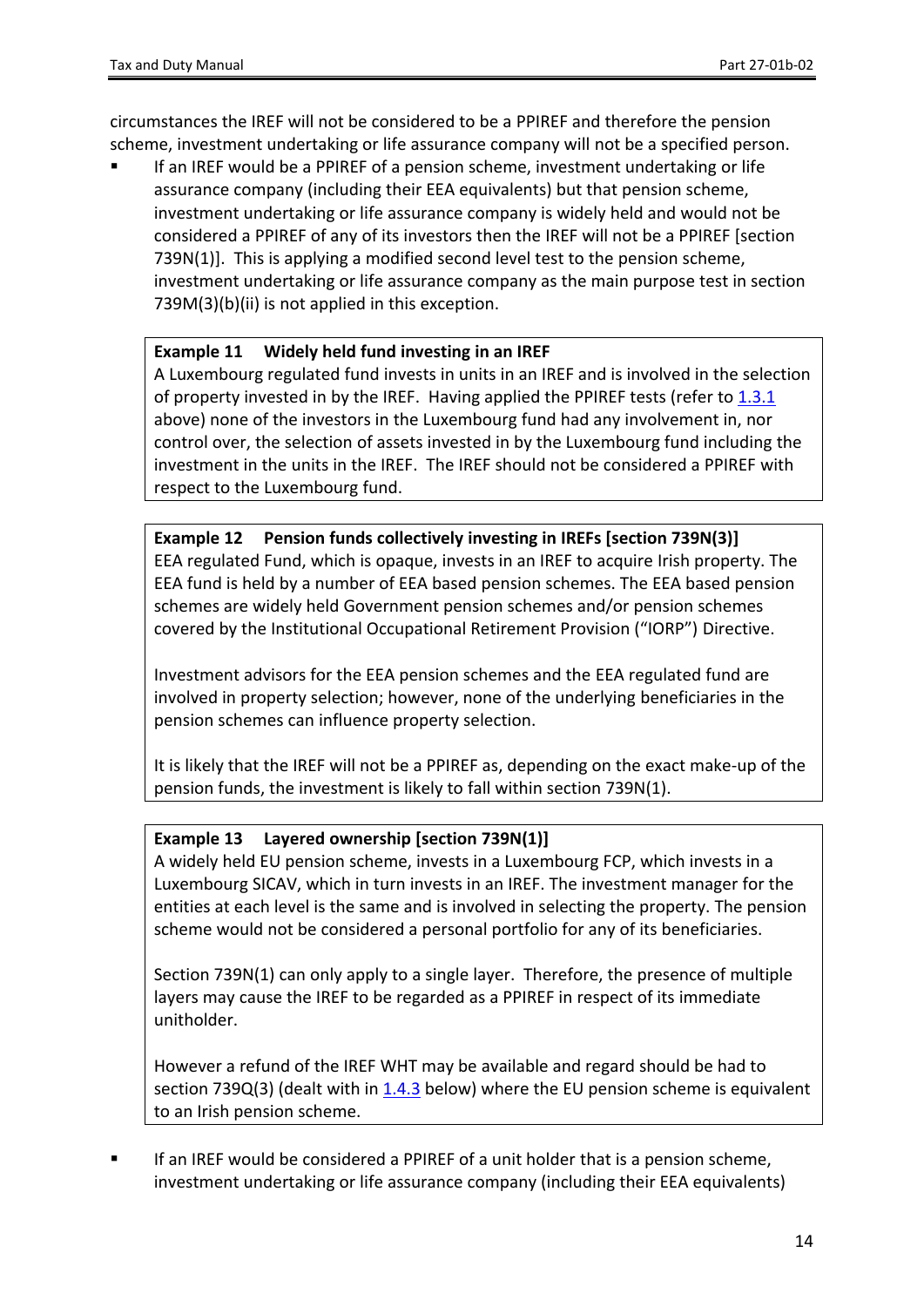solely because of a contribution **in specie** of assets on the scheme of amalgamation to which section 739D(8C) applied, then that IREF will not be considered a PPIREF in respect of those unit holders [section 739N(2)]. However, if there is any other reason that the IREF should be considered a PPIREF in respect of a unit holder then it will be a PPIREF.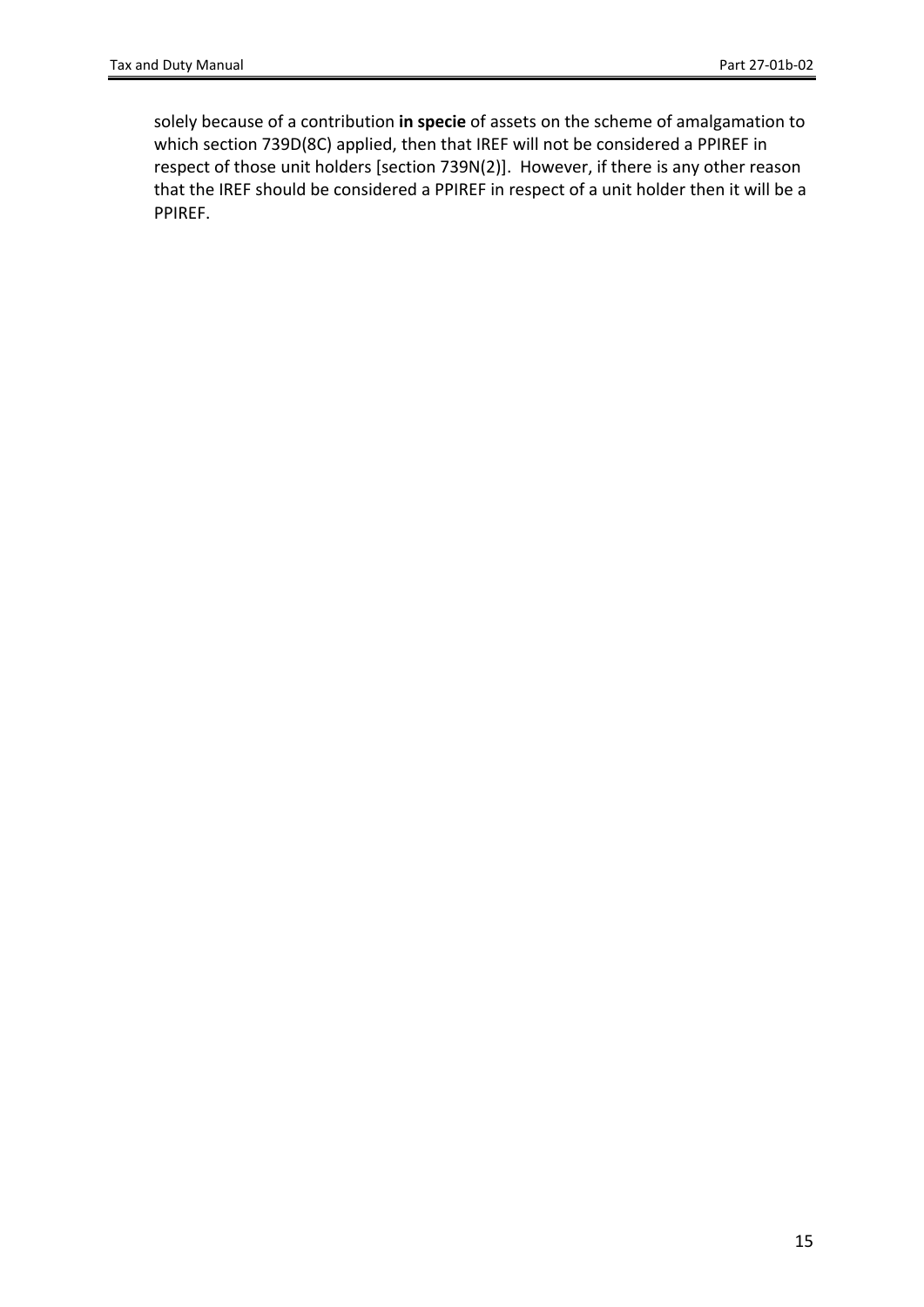#### **Example 14 Exempt unit trust conversion (section 739N(2)]**

Pension Fund Z had, for many years, invested in Exempt Unit Trust Q. Exempt Unit Trust Q converted into an investment undertaking. Pension Fund Z will not, because of the contribution in specie which happened upon that conversion, be regarded as influencing the selection of the PPIREF business or assets.

However, if shortly after the conversion, Pension Fund Z appointed an investment advisor to IREF Q (the new name for Exempt Unit Trust Q), then IREF Q would be a PPIREF of Pension Fund Z.

- If an IREF would be considered a PPIREF of a unit holder that is a pension scheme, investment undertaking or life assurance company (including their EEA equivalents) solely because a person connected with that unit holder may select or influence the IREF, but where that connection cannot be to the benefit of the unit holder, then the IREF will not be a PPIREF [section 739N(3)]. Whether or not the connection can benefit the unit holder is determined through the application of a two-pronged test:
	- (a) can the connected person be influenced by the unit holder in the exercise of his or her duties?
	- (b) can the connected person show any preference to the unit holder over other unit holders?

In order to fall within the exception in section 739N(3) it is necessary that the answer to both of these questions is 'no'.

It is important to note that this is only in relation to connected persons and not the wider sphere of persons that must be considered when determining whether or not an IREF is a PPIREF of a unit holder.

#### **Example 15 Group relationships [section 739N(3)]**

Life Assurance Ltd invests in a large number of investment undertakings, some of which are IREFs, on behalf of its life policy holders. It invests in some widely held IREFs which are managed by Fund Managers Ltd. Fund Managers Ltd manages many investment undertakings, some of which are IREFs, on behalf of a wide variety of investors. Life Assurance Ltd and Fund Managers Ltd are both part of the same corporate group, so they are connected.

However, as Fund Managers Ltd cannot be influenced by Life Assurance Ltd and cannot show it any preference, section 739N(3) provides that the IREF will not be regarded as a PPIREF of Life Assurance Ltd.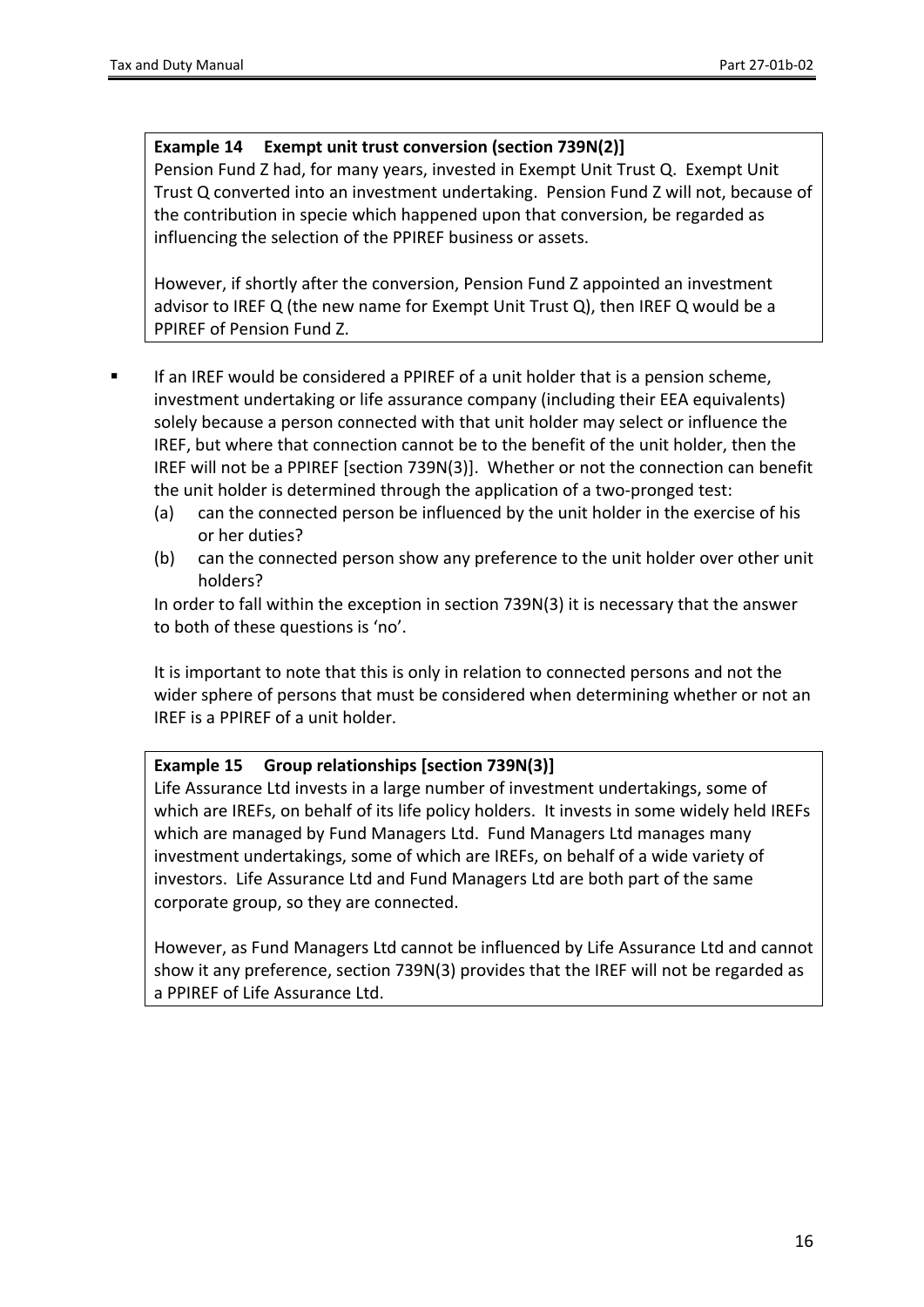#### <span id="page-16-1"></span>**Example 16 Partnership relationships [section 739N(3)]**

GKH LP is a limited partnership which is the sole unit holder in an EU Fund which is the sole unit holder in an IREF. The investment manager in the EU Fund and the IREF is connected with the general partner in GHK LP. Applying section 739M(3)(a), the IREF is a PPIREF of the EU fund and therefore the EU fund is a specified person.

The exemption in section 739N(1) does not apply because the EU Fund is a PPIREF of its sole unit holder (the limited partnership) and neither does 739N(2) apply. Can it be said that the IREF is only a PPIREF of the EU Fund because a person connected with the unit holder may select or influence the IREF assets or business? It is likely, that as sole unit holder, the IREF would be a PPIREF of the EU Fund regardless of the involvement of a connected investment manager.

(see also [Example](#page-8-1) [6\)](#page-8-1)

 An IREF (first IREF) shall not be treated as a PPIREF of a unit holder which is an IREF (second IREF) where the holding of the units in the first IREF by the second IREF is for **bona fide** commercial purposes and is not part of a scheme with the main purpose of avoiding tax [section 739N(4)]. Where an IREF holds units in an IREF and this test is not satisfied, a double charge to tax may arise.

The exceptions in section 739N do not apply to exclude a unit holder who is a specified person under section 739M(3)(b) from being a specified person. Therefore, it is possible that a pension fund, for example, would be a specified person under section 739M(3)(a) but for the application of section 739N(3), but is a specified person under section 739M(3)(b).

#### **Example 17**

An entity which invests in a widely held IREF (or company connected with that entity) is in the business of providing investment advisory services to funds and fund managers. In the course of that business, the entity / connected entity provides professional advice to the IREF in which it is a unitholder. In providing these services, the advisor is acting in a professional capacity and acting in a manner which is not designed to benefit primarily it / the connected entity in its investments. In these circumstances, the IREF should not be considered a PPIREF with respect to that investor.

#### <span id="page-16-0"></span>1.4.3 Interaction with section 739Q(3)

While indirect investments by a pension scheme, investment undertaking or life assurance company (including their EEA equivalents) will in many cases attract withholding tax under Chapter 1B, section 739Q(3) provides that if such an entity would not have been a specified person had it been a direct unitholder then it can claim a refund of the withholding tax suffered from Revenue. The IREF withholding tax refund claim form is available on the Revenue [website](https://www.revenue.ie/en/companies-and-charities/documents/dwt/iref-withholding-tax-claim-form.pdf). However, no amount of withholding tax will be repaid where the IREF taxable profits to which the IREF taxable amount refers arose prior to the pension scheme, undertaking or company indirectly investing or where the repayment arises from a scheme or arrangement put in place for tax avoidance.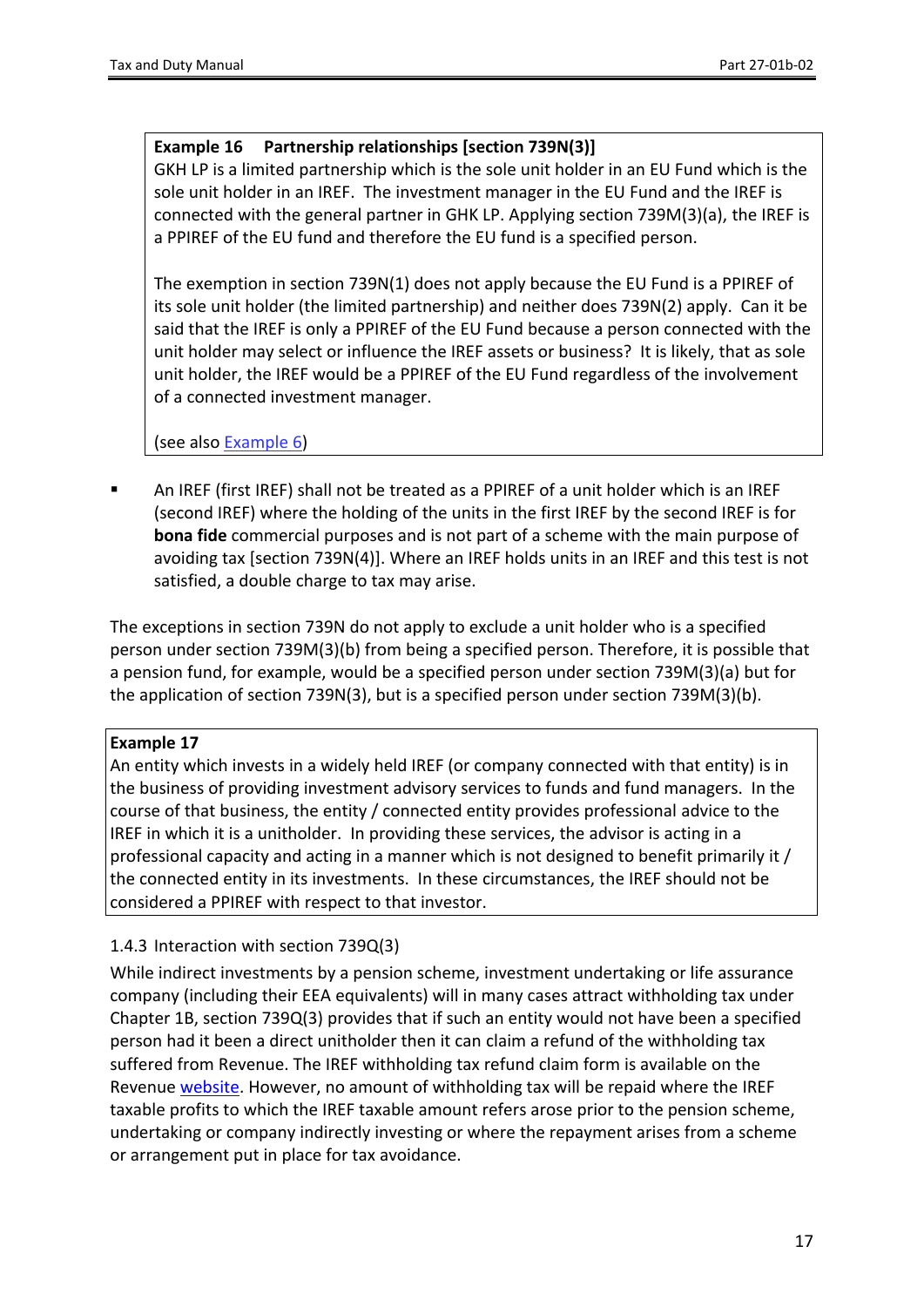#### <span id="page-17-0"></span>1.4.4 Equivalent treatment

The definition of a "specified person" in section 739K makes reference to equivalent treatment in paragraph (f) (refer to paragraph ix. of section  $1.4$ ). Equivalent treatment under paragraph (f) of the definition of a specified person applies to a scheme, undertaking or a company equivalent to (a) to (c) below which is authorised by a Member State or an EEA state and subject to supervisory and regulatory arrangements at least equivalent to those applied in the State:

- (a) Pensions schemes are defined as a fund approved under section 774, 784(4) or 785(5), an ARF within the meaning of section 784A, an AMRF within the meaning of section 784C, a PRSA (including a vested PRSA within the meaning of section 790D(1)) or a person exempt from income tax under section 790B, or
- (b) An investment undertaking, or, where appropriate, a sub-fund, or
- (c) A company carrying on life business (within the meaning of section 706).

#### <span id="page-17-1"></span>1.4.5 UK / Ireland double tax agreement (DTA)

Under the UK / Ireland DTA, certain UK superannuation schemes and charities should be treated as equivalent to certain Irish superannuation schemes and charities. The term "superannuation scheme" is as defined in Article  $11(2)(b)$  of the DTA. In order to claim this equivalence, the UK superannuation scheme or charity must be in possession of a certificate of equivalence from the UK's competent authority, as provided for in Article 11(2)(a) of the DTA. The certificate of equivalence will be in a form as determined by the competent authority of the UK. It is not sufficient to provide the UK charity number or the registered superannuation scheme number.

Once the certificate of equivalence is obtained from the competent authority, a relevant UK superannuation/ charity declaration form should be completed. Please refer to [TDM](https://www.revenue.ie/en/tax-professionals/tdm/income-tax-capital-gains-tax-corporation-tax/part-27/27-02B-01.pdf) [Part](https://www.revenue.ie/en/tax-professionals/tdm/income-tax-capital-gains-tax-corporation-tax/part-27/27-02B-01.pdf) [27-](https://www.revenue.ie/en/tax-professionals/tdm/income-tax-capital-gains-tax-corporation-tax/part-27/27-02B-01.pdf) [02b-01](https://www.revenue.ie/en/tax-professionals/tdm/income-tax-capital-gains-tax-corporation-tax/part-27/27-02B-01.pdf) for the relevant declaration forms.

Where the pension scheme or charity does not hold a certificate of equivalence, then the normal pension and charity equivalence provisions, set out below, will apply.

#### <span id="page-17-2"></span>1.4.6 Pensions

Outlined in this section are specific considerations which should be given in relation to equivalent treatment applying to foreign pension schemes. The scheme should be equivalent to an Irish scheme and subject to supervisory and regulatory arrangements equivalent to those applied to Irish pension schemes.

When analysing the applicability of equivalence for all types of pension schemes consideration must be given to whether the objectives and purpose of the foreign scheme are in line with the objectives and purpose of an Irish pension scheme as reflected in pensions legislation. Equivalent treatment will only apply where the supervisory and regulatory arrangements are equivalent to that of an Irish pension scheme **and** the objectives and purpose of the scheme in relation to the provision of pension related benefits are equivalent to the objectives and purpose of an Irish pension scheme.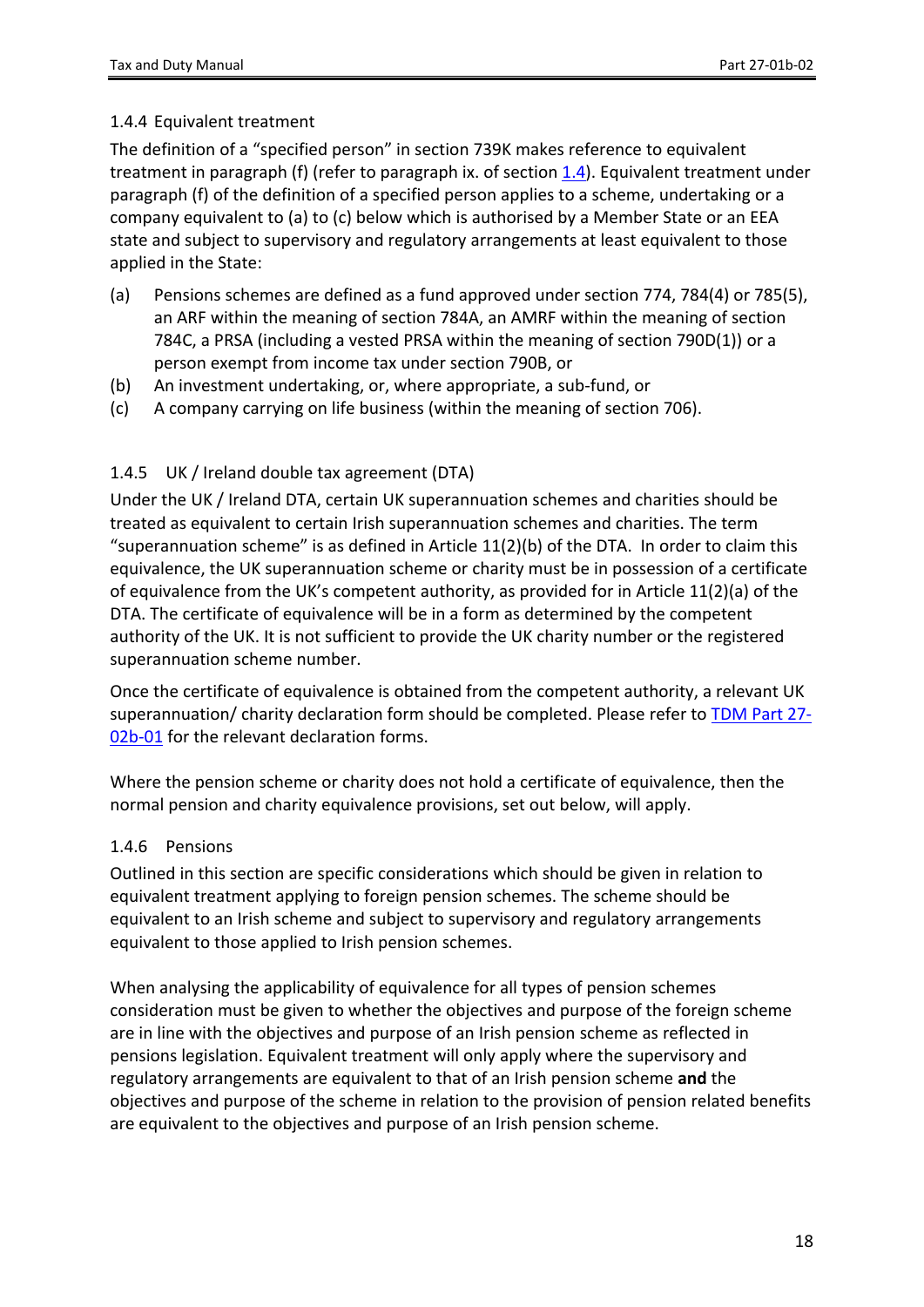The objectives and purpose of an Irish Revenue approved pension scheme is to provide retirement benefits for the beneficiary, and their families, upon retiring. Irish pension schemes do this by way of collecting contributions from employees / employers / selfemployed contributors (as appropriate), and accumulating capital to meet obligations to make future payments to beneficiaries under the scheme by way of investments. Irish pension schemes are subject to rules concerning pension age and pay out benefits.

As the core objective and purpose of an Irish pension scheme is the provision of pension related benefits upon or during retirement, foreign schemes whose objectives and purpose are more broadly cast and, for example, mainly provide a means to accumulate savings for scheme beneficiaries may not be equivalent to an Irish pension scheme. The below is a nonexhaustive list of benefits which Revenue do not consider to be in keeping with the objectives, and in turn the purpose, of an Irish pension scheme. As the features listed below suggest that the foreign scheme's objectives and purpose are not aligned with those of an Irish pension scheme, foreign schemes which have these features are unlikely to be eligible for equivalent treatment under section 739K–

- The payment of third level fees, either in whole or in part, for the beneficiary, any member of the beneficiary's family or anyone related or connected to the beneficiary.
- Making loans to the beneficiary, any member of the beneficiary's family or anyone related or connected to the beneficiary.
- The early withdrawal of funds which have been paid into a pension scheme by a pension beneficiary, or on behalf of a beneficiary, without the existence of strict supervisory and regulatory limitations placed on the pension in relation to early withdrawal of funds, is likely to suggest an objective and purpose of the scheme that is more akin to a savings scheme. As part of assessing the objectives and purpose of a foreign scheme, any early extraction features of a foreign scheme should be compared to the very limited circumstances in which an Irish scheme would allow for an extraction of contributions.
- The ability to have a loan or mortgage backed on the pension to purchase, for example, the principal private residence of the beneficiary of the pension.

#### **IORPs**

The way in which pension schemes are organised and regulated varies significantly between Member States. Directive (EU) 2016/2341 of 14 December 2016 on the activities and supervision of Institutions for Occupational Retirement Provision (IORPs) set common standards for IORPs registered or authorised in a EU Member State, which operate pension schemes (i.e. contract, agreement, trust deed or rules stipulating which retirement benefits are granted and under which conditions). Pension schemes to which the Directive applies will generally (and refer to the comments on closely held pensions below) be regarded as equivalent to Irish pension schemes.

#### **Other widely held pensions**

In certain Member States or EEA States there are widely held schemes whose function is to collect contributions from employees, employers and self-employed individuals and to provide retirement benefits (pensions, lump sums etc.) for a wide number of people which may not fall within the above paragraph on IORPs, for example where they are not operated by an IORP because of local legal or regulatory considerations. A non-exhaustive list of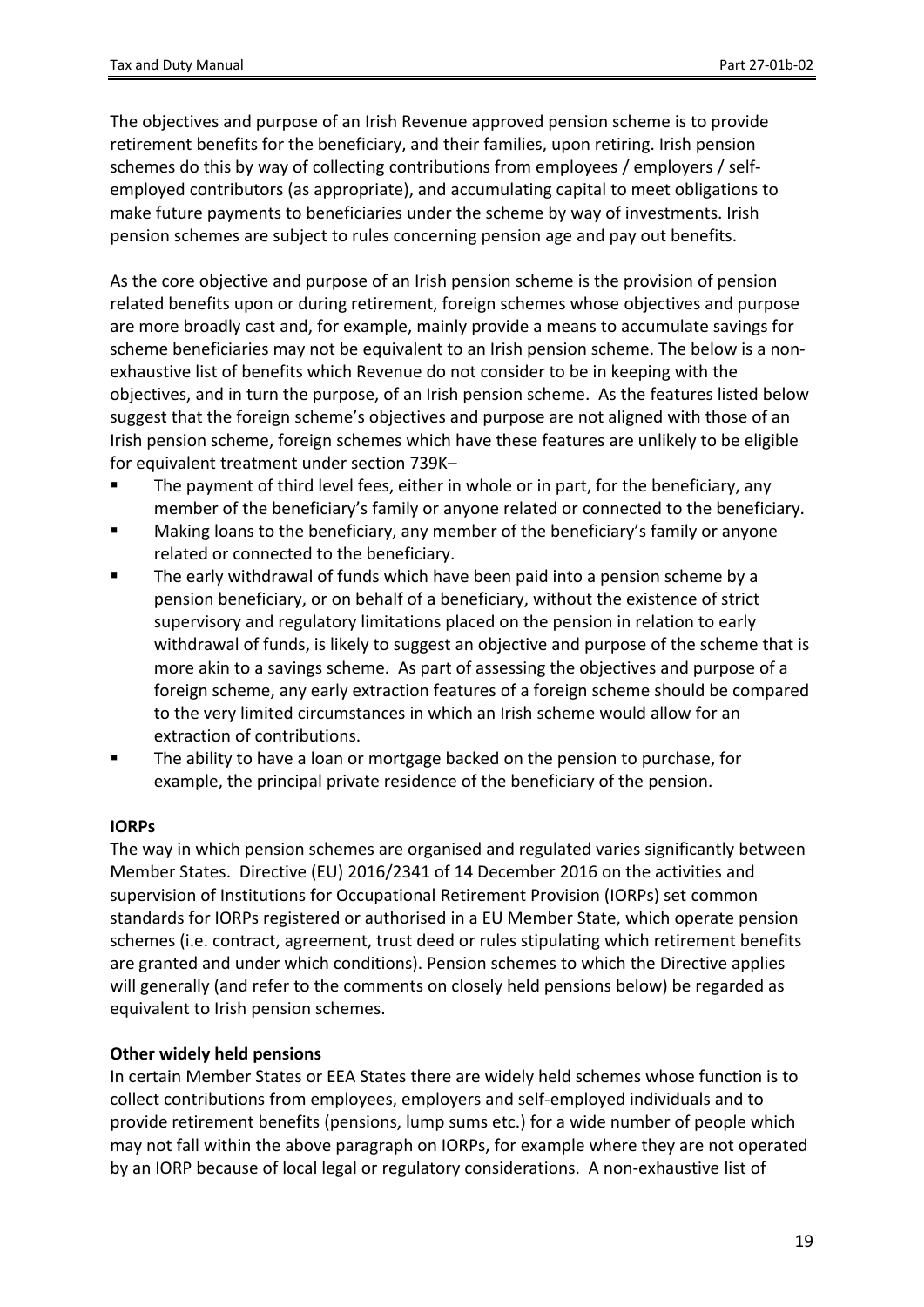general criteria which should be considered in order to establish if equivalent treatment applies includes:

- **EXEDEN** Supervision by the local supervisory authority;
- Existence of a custodian supervised by the local supervisory authority;
- **Existence of a management company;**
- Separation of functions between Custodian and Management Company;
- Provision of regular information to the investors;
- Risks' diversification;
- Recourse to borrowing;
- **EXECONDITE:** Conditions surrounding the redemption of the shares upon request.

When looking at such a widely held scheme for the purpose of equivalent treatment it is necessary to apply the elephant test<sup>5</sup> which Stuart-Smith LJ<sup>6</sup> described as: "It is difficult to **describe, but you know it when you see it."**

#### **Example 18 The elephant test: widely held pension scheme**

A mutual pension insurance company operates a scheme in Finland in respect of the Earnings-Related Employment Pension. There are over 300,000 employees and selfemployed members of the scheme. Due to the structure of Finnish pension law, the scheme cannot be covered by the IORP paragraph above. However, the scheme is mainly financed through contributions from employers, employees and other self-employed individuals, and it exists for the purpose of providing retirement benefits to those employees / self-employed individuals and their families. The beneficiaries do not control or influence its decision to invest in the IREF. To provide those benefits it accumulates capital by way of income producing investments. It is supervised by the Finish Financial Supervisory Authority, subject to risk-based solvency requirements and subject to statutory regulation in Finland.

Such a scheme passes the elephant test as being equivalent to an Irish pension scheme.

When looking at smaller pension schemes the elephant test will continue to have some application, but a closer look at the scheme will be required. In addition to the factors outlined above, consideration must also be given to the anti-avoidance rules and restrictions which apply to domestic pension schemes such as the standard fund threshold, the retirement age, restrictions on related party transactions, other anti-avoidance provisions etc. A closely held pension scheme authorised by a Member State or an EEA state will not be equivalent to an Irish pension scheme, regardless of supervisory or regulatory arrangements which are in place, if that scheme would be impacted by any of the Irish antiavoidance rules or restrictions if it were authorised in Ireland.

It is important to note that equivalent pension schemes, particularly closely held schemes, must consider whether or not the PPIREF rules (refer to [1.3](#page-5-3) above) apply.

<sup>5</sup> For example, the US Supreme Court in Jacobellis v Ohio [1964] 378 US 184; Jaggers v Ellis [1997] 71 TC 164,

<sup>6</sup> at para 17, Cadogan Estates Ltd v Morris [1998] EWCA Civ 1671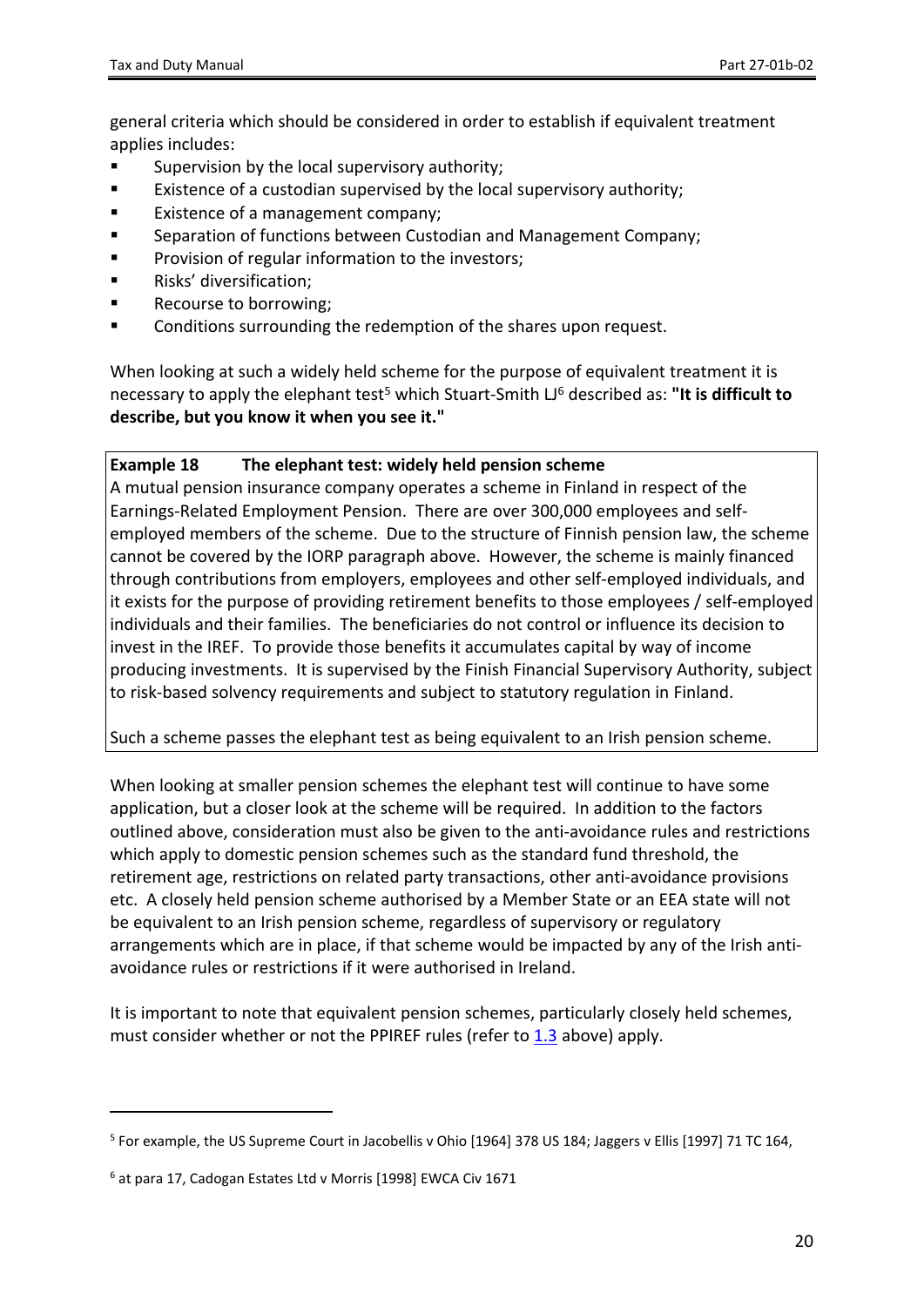#### <span id="page-20-0"></span>1.4.7 Investment Undertakings

Investment undertakings, as defined in section 739B, can have many legal forms. However, they must be regulated as:

- A UCITS (Council Directive 2009/65/EC, Commission Directive 2010/43/EC and Commission Directive 2010/44/EC) or
- An AIF (Commission Directive 2011/61/EU as amended, Commission Delegated Regulation (EU) No 231/2013)

Where a fund is regulated as a UCITS or an AIF by the equivalent of the Central Bank of Ireland in an EU or EEA state and is equivalent to an Irish Unit Trust, ICAV or Plc<sup>7</sup> (and note that this does not include funds which are the equivalent of an Investment Limited Partnership which are transparent structures in Ireland<sup>8</sup>) then it should be treated as equivalent for the purposes of Chapter 1B (please refer to paragraph ix. of section [1.4](#page-10-0)). Where funds are managed by an AIFM without themselves being regulated, they cannot be treated as equivalent to an Irish fund.

#### <span id="page-20-1"></span>1.4.8 Companies carrying on life business

Companies which are authorised by a Member State or an EEA State in accordance with the European Communities (Life Assurance) Framework Regulations 1994 (as amended) will be treated as equivalent to Irish life companies, which carry on the business described in section 706.

#### <span id="page-20-2"></span>1.4.9 Charities

EU and EEA charities may apply for equivalent treatment under section 208A by completing Form DCHY1 (via [ROS](http://www.ros.ie)). An EU and EEA charity would then be in a position to make a declaration as required by the definition of a "specified person" in section 739K, as it would be exempt from tax by virtue of section 207(1)(b), as applied by section 208A.

#### <span id="page-20-3"></span>1.4.10 Pooling vehicles

Pension schemes and charities may invest in an IREF via a pooling vehicle, such as a UK common investment fund. Where the pooling vehicle is the unit holder in the IREF it is unlikely to be in a position to assert equivalence, for example while the investors in a pooling vehicle may all be equivalent pension schemes the vehicle itself will not be a pension scheme. In situations where section 739QA(1)(a) advance clearance would be available in respect of all investors in the pooling vehicle, the pooling vehicle may complete the relevant declaration noting in the space provided for "nominee account holders" that it is a pooling vehicle for named pensions, charities etc. as appropriate.

 $7$  Consideration should also be given to whether the foreign vehicle is more akin to a Plc which is an Irish Real Estate Investment Trust (REIT), and is taxed under Part 25A. Vehicles which are more akin to a REIT would not be eligible for equivalence.

<sup>8</sup> It should also be noted that where the investment is made through an ILP, or an equivalent transparent vehicle, it is the partners in that partnership who are the unit holders, rather than the ILP.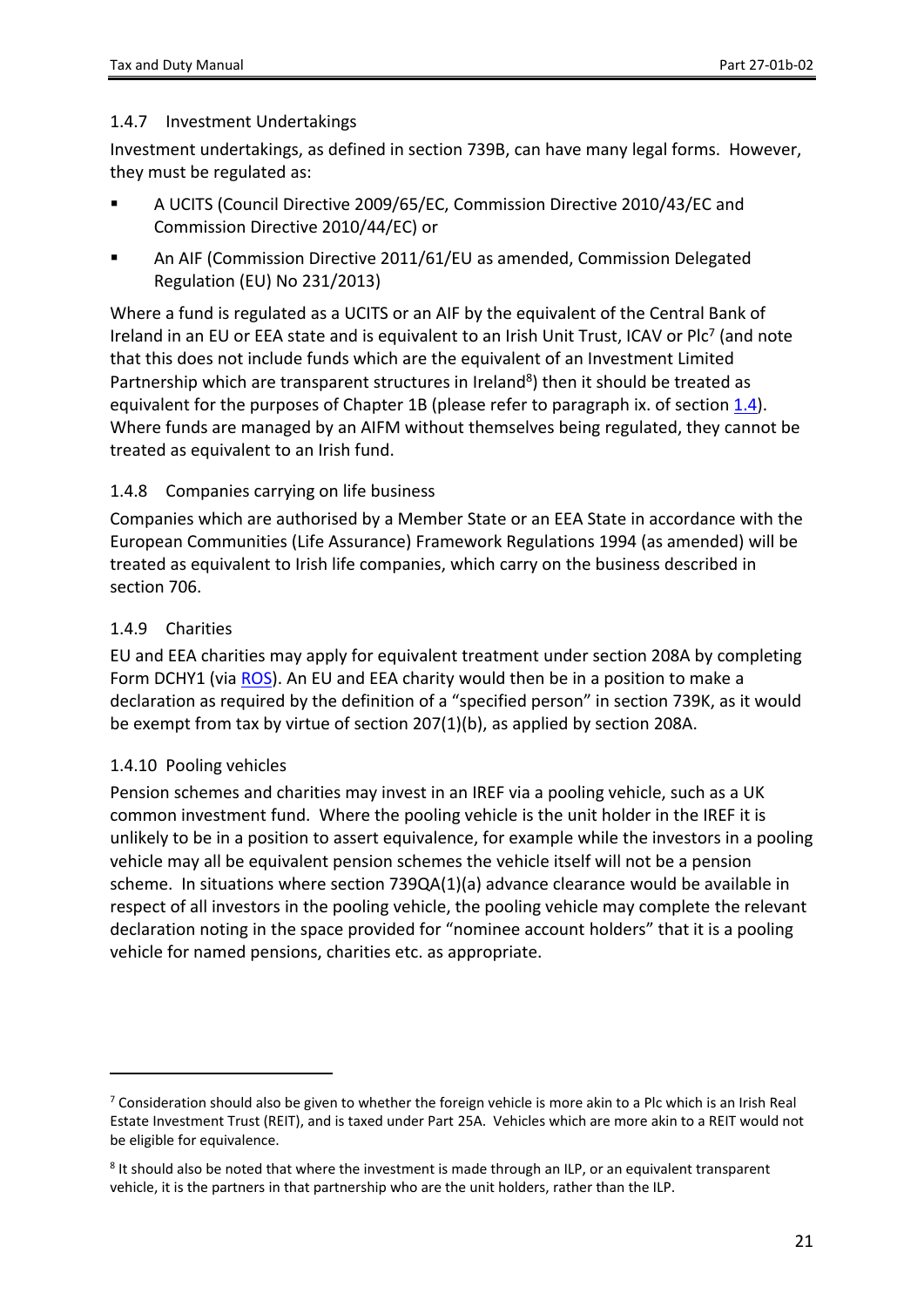# <span id="page-21-0"></span>2 Anti-avoidance measures: Case IV Schedule D Charge

Finance Act 2019 introduced certain circumstances in which a charge to income tax under Case IV of Schedule D will arise to IREFs<sup>9</sup>.

## <span id="page-21-1"></span>2.1 Excessive financing costs [sections 739LA and 739LAA]

Section 739LA and section 739LAA provide that a charge to income tax under Case IV Schedule D will arise where certain imposed debt and financing cost deduction limits are breached. The legislation applies to financing costs arising in relation to both IREF and non-IREF assets.

Revenue recognises that unavoidable commercial situations may have arisen historically where a non-IREF asset was acquired by an IREF at the same time as an IREF asset. Outlined in examples 19 and 20 below are specific situations in which Revenue accept that the cost of the non-IREF asset may be taken into account when applying section 739LA[A].

**Example 19 Acquisition of a property along with the associated operating company** In 2017 an IREF acquired an Irish property. As part of the terms of the acquisition of the property (an IREF asset) the IREF also acquired the associated operating company (a non-IREF asset).

As the acquisition of the operating company was directly linked with the acquisition of the property, the activities of the operating company are intrinsically linked with the property and the operating company was acquired at the same time as the property for *bona fide* commercial reasons, then the cost of the operating company should be taken into account for the purposes of applying section 739LA[A](2), and the pre-tax profits from that business should be included for the purposes of applying section 739LA[A](3). In applying the tests set out in section 739LA[A], regard should be had to the consolidated position of the IREF and the operating company, disregarding any transactions between the two.

### **Example 20 Acquisition of a portfolio of real estate assets**

In 2017 an IREF acquired a single portfolio of real estate assets from a single source. Included in the portfolio of real estate assets were both Irish properties (IREF assets) and properties located in Northern Ireland (non-IREF assets).

As the real estate portfolio was offered for sale as a whole, had to be acquired as a whole, and as the acquisition of all the properties within the portfolio occurred at the same time for *bona fide* commercial reasons, then the cost of the properties located in Northern Ireland may be taken into account for the purposes of applying section 739LA[A](2), and the profits from the business should be included for the purposes of applying section 739LA[A](3).

<sup>9</sup> The income tax charge arises on deemed income, and as such, the exemption from tax in section 739C cannot apply to that income as it cannot be relevant profits, being amounts earned on behalf of unit holders.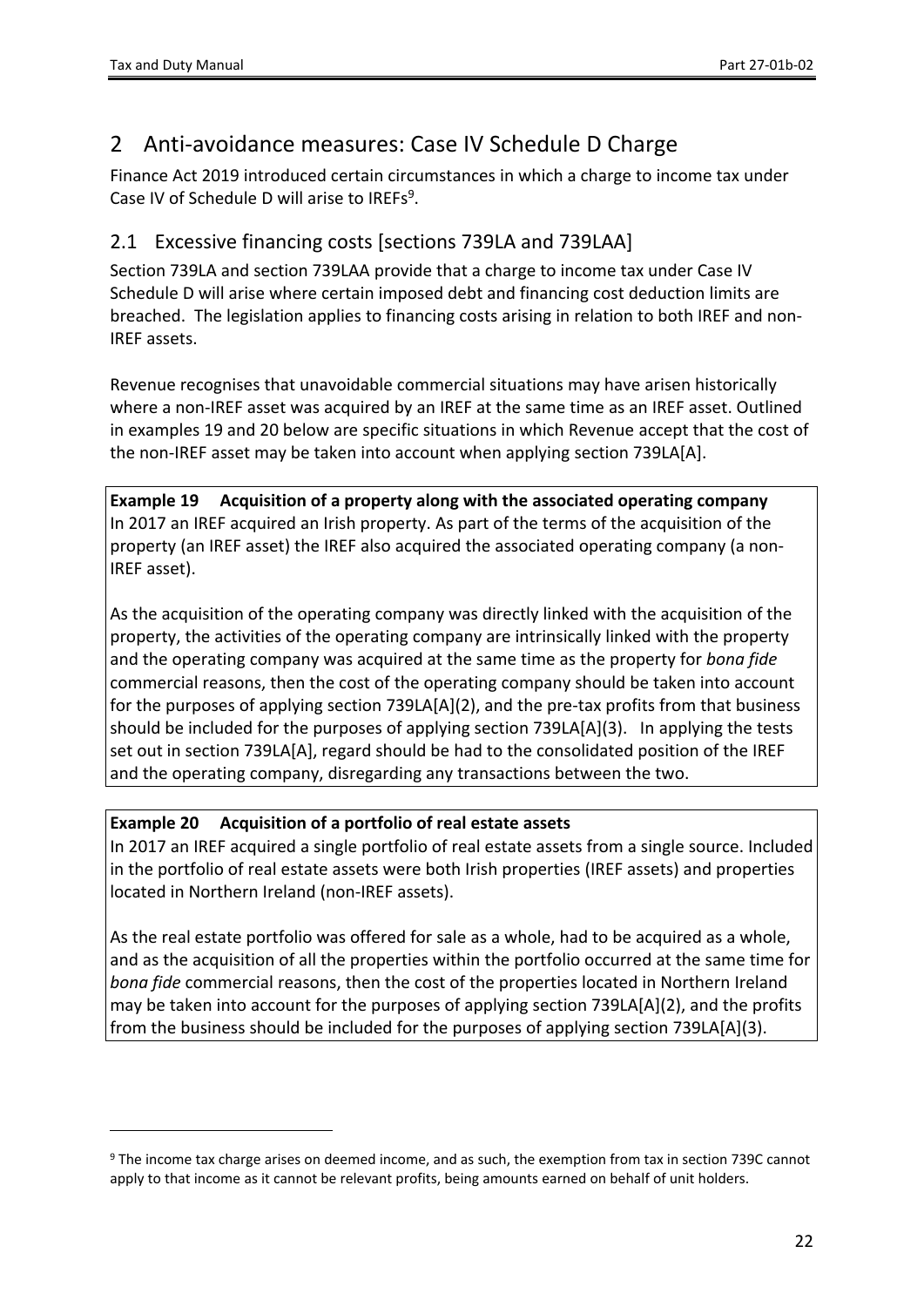#### <span id="page-22-0"></span>2.1.1 Interaction of section 739LA and section 739LAA

Section 739LA applies with effect from 9 October 2019<sup>10</sup> whereas section 739LAA applies with effect from 1 January 2020. However, it is accepted by Revenue that IREFs can choose to apply section 739LAA from 9 October 2019.

#### <span id="page-22-1"></span>2.1.2 Calculation of the amount to be charged to income tax

There are two metrics contained within the section 739LA[A] which calculate the amount to be charged to income tax –

- The first metric is the 50% debt threshold. This applies where the debt<sup>11</sup> incurred by the IREF exceeds 50% of the cost of the IREF assets. The cost of the IREF assets is the amount which would be allowed as a deduction for CGT purposes<sup>12</sup>. Where the 50% threshold is breached, then a specified formula<sup>13</sup> is used to calculate the proportion of the property financing costs of the IREF which are associated with the excessive debt. That formula is then used to calculate the amount treated as income received by the IREF and charged to income tax under Case IV of Schedule D.
- The second metric is the property financing cost ratio<sup>14</sup> which applies where, for an accounting period, the property financing costs ratio of an IREF is less than 1.25:1. Where, the property financing cost ratio is breached, then an amount is treated as income received by the IREF and charged to income tax under Case IV of Schedule D. The amount of income that the IREF is treated as receiving is the amount by which the adjusted property financing costs<sup>15</sup> would have to be reduced for the ratio to equal 1.25:1.

<sup>&</sup>lt;sup>10</sup> Section 739LA applies to IREF accounting periods commencing on or after 9 October 2019. Where an accounting period commences before that date and ends after that date then it should be divided into two parts, one beginning on the date the accounting period begins and ending on the 8 October 2019 and the other beginning on the 9 October 2019 and ending on the date which the accounting period ends. Refer to section 107 in relation to apportionments between periods.

Following the introduction of section 739LA on 9 October 2019, section 739LAA was provided for as a Committee Stage Amendment and applies with effect from 1 January 2020. Section 739LAA provides for similar provisions as section 739LA however it contains some clarifications on the application of the debt and interest limitations which section 739LA did not.

<sup>11</sup> A debt means "…**any debt incurred by an IREF in respect of monies borrowed by, or advanced to, the IREF**…", which includes accrued, but unpaid, interest, for example.

<sup>&</sup>lt;sup>12</sup> Please refer to **[TDM](https://www.revenue.ie/en/tax-professionals/tdm/income-tax-capital-gains-tax-corporation-tax/part-19/19-02-10.pdf) [Part](https://www.revenue.ie/en/tax-professionals/tdm/income-tax-capital-gains-tax-corporation-tax/part-19/19-02-10.pdf) [19-02-10](https://www.revenue.ie/en/tax-professionals/tdm/income-tax-capital-gains-tax-corporation-tax/part-19/19-02-10.pdf)** for further information.

 $13$  (the property financing costs) x (the excess specified debt/the total specified debt)

<sup>14</sup> Definition of "property financing costs ratio" – section 739LA "**means the ratio of the sum of profits of an** IREF and the adjusted property financing costs of an IREF to the adjusted property financing costs of the IREF". Section 739LAA "means the ratio of the sum of the annual IREF profits and the adjusted property **financing costs of an IREF to the adjusted property financing costs of the IREF"**.

<sup>15</sup> In both section 739LA and section 739LAA "adjusted property financing costs" means the property financing costs less any amount of income calculated by the debt ratio metric.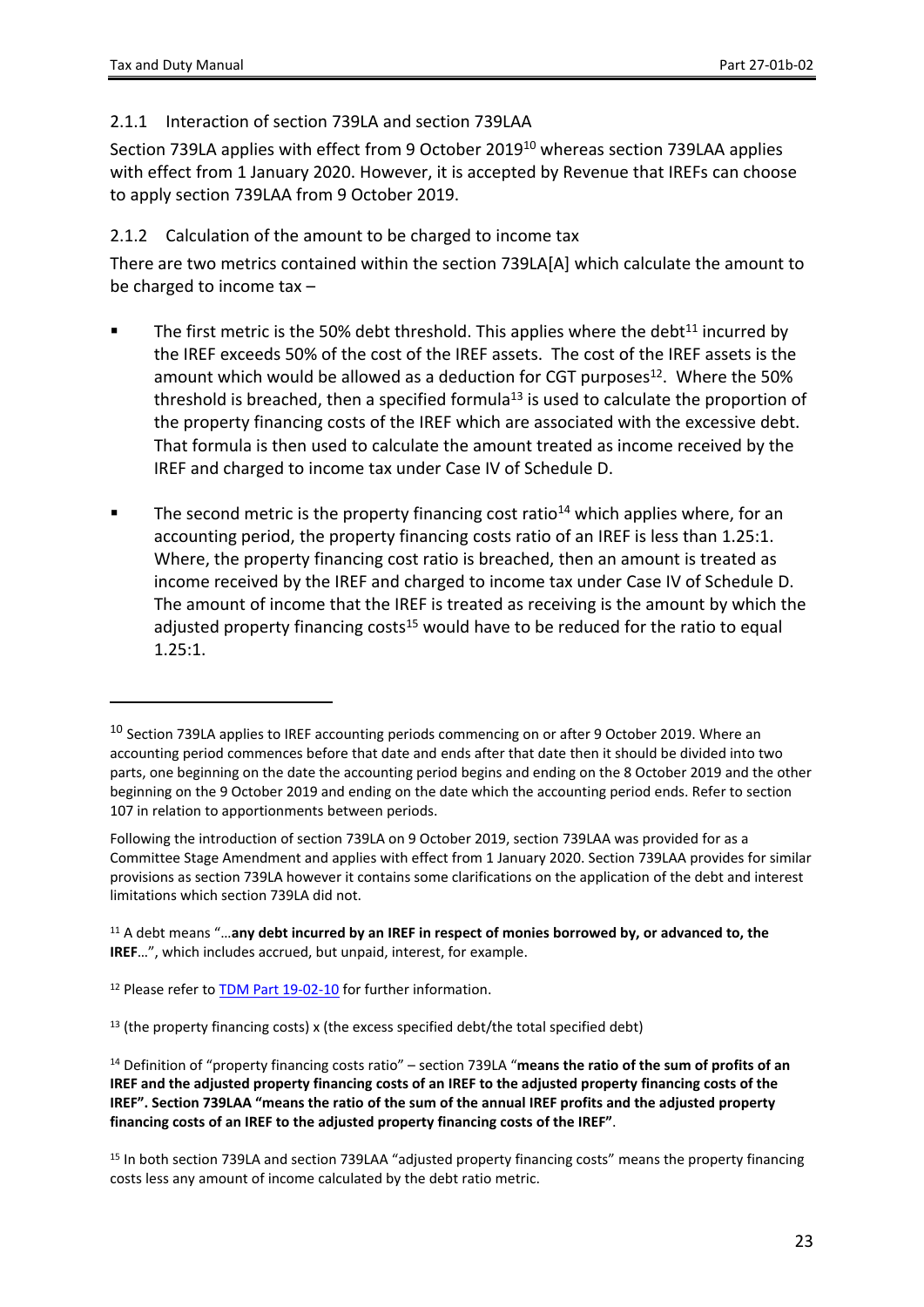The amount calculated under the first and second metrics are added together, and this is the amount which is charged to income tax.

The amount which can be charged to income tax in any accounting period is capped at the amount of the property financing costs in that accounting period.

<span id="page-23-0"></span>Please refer to [Appendix](#page-32-1) [II](#page-32-1) for an illustrative example of the application of section 739LA[A].

#### 2.1.3 Third party debt [section 739LC]

Section 739LC provides for relief where some or all of an amount of the interest payable by an IREF under section 739LA[A] relates to third-party debt associated with premises in the State. The amount of income charged under Case IV can be reduced by the amount which would have been charged to tax if the IREF only had its third-party debt. The reduction for third-party debt applies to both a charge that can arise under the 50% specified debt metric and/or the property financing costs ratio.

For the purposes of the IREF legislation third party debt means –

- (a) A loan advanced to an IREF by an enterprise other than one which is an associate (within the meaning of section 739KA) of that IREF,
- (b) Where the full amount<sup>16</sup> of the principal advanced is employed in the purchase, development, improvement or repair of a premises of the IREF<sup>17</sup>, and
- (c) The loan is not subject to any back-to-back arrangements which have been designed to disguise related party debt as third party debt.

A third-party debt will also include a loan which satisfies conditions of (a) and (c) above where the amount advanced is used to repay a previous loan<sup>18</sup> which meets condition (b). Any amount advanced in excess of the amount used to repay the principal of the previous loan does not qualify as third-party debt. Over the period an IREF owns a premises there may be more than one refinancing. Where the funds advanced on a subsequent refinancing satisfy conditions (a) and (c), and

- i. the financing costs over the life of the new loan are lower than on the debt that is being refinanced, or
- ii. the financing costs over the life of the new loan are higher than on the debt that is being refinanced, but the refinancing is of third-party debt and the increased financing costs arise from genuine market conditions which are out of the control of the IREF,

the subsequent loan can be treated as third-party debt.

Condition (b) above has an additional restriction where the premises are acquired from an associate. In such circumstances, any amount borrowed can only be treated as third party

<sup>&</sup>lt;sup>16</sup> Dual purpose loans, which are used partially for an allowable purpose and partially for a non-allowable purpose, can be treated as two separate loans for the purposes of this section.

<sup>&</sup>lt;sup>17</sup> For the purpose of satisfying this condition any amount paid towards costs which are directly associated with the purchase, development, improvement or repair of a premise of an IREF, such as stamp duty or legal fees, will fall to be considered as being "employed", but amounts used to pay any financing interest arising on the loan (whether paid as it arises and capitalised and subsequently paid) will not be.

 $18$  It is important to note that this only applies to the repayment of a loan. It does not apply to the repayment of promissory notes or equity or other types of financing.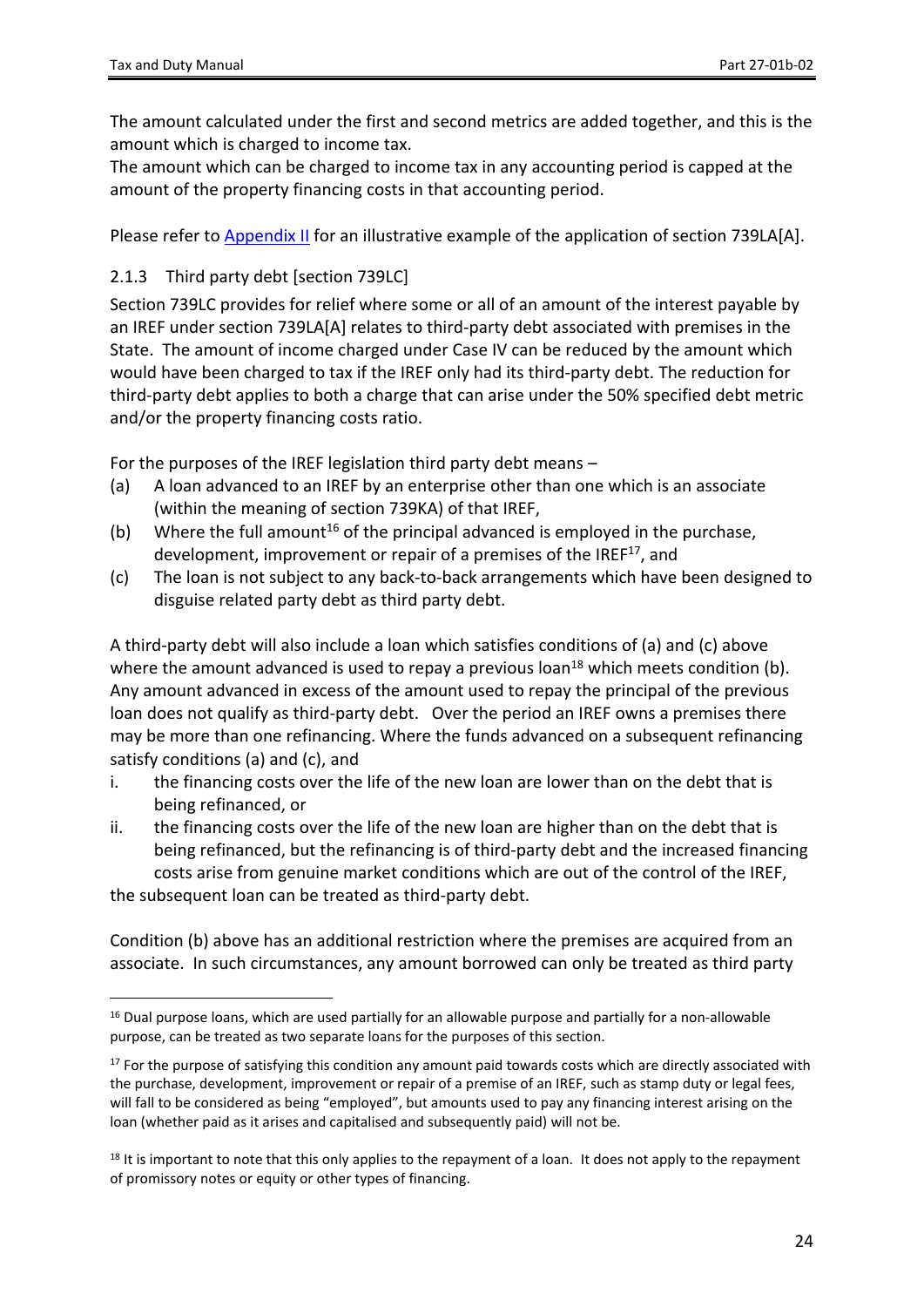debt for these purposes if immediately before that purchase the associate had carried out significant development work on that premises and the IREF purchasing the developed premises will use that premises in its property rental business. Significant development work means work such that the cost of the development exceeds 30% of the market value of that premises prior to the commencement of the development works.

A loan from a third-party bank routed through an associate may, where it satisfies the conditions set out in (b) and (c) and in the following very specific circumstances, be treated as third-party debt. The loan must:

- be advanced to the associate, who is a unit holder or an indirect investor in the IREF, for the purposes of being employed by the IREF;
- be advanced to the associate, rather than directly to the IREF, solely because the bank insists on having security over more assets than just the IREF assets;
- **the loan must then be advanced directly from that associate to the IREF, and the loan** repayments must be made directly from the IREF to that associate;
- the IREF's loan repayments must mirror exactly the loan repayments from the associate to the bank<sup>19</sup>.

In addition, the IREF must be in possession of, or be in a position to secure, all details of the bank loan to its associate.

### 2.1.3.1 "at or about the time of the purchase of the premises"

For the purpose of applying section 739LC, Revenue are prepared to accept that the term "at or about" in section 739LC(2)(c)(i) encompasses situations where for bona fide commercial reasons the IREF was temporarily fully equity funded at the time the premises was acquired, with third party debt being introduced within a reasonable period thereafter. Section  $739LC(2)(c)(i)$  provides that third party debt advanced to an IREF at or about the time the premises is purchased (note that this does not apply to amounts used to develop, improve or repair a premises) can be treated as amounts employed in the purchase of the premises. In applying this test, it must be clear from all sources (including documentary evidence such as board minutes and any correspondence with third party lenders in advance of the acquisition, and other evidence such as the capital structure of the deal) that the intention was always that the property would be partially financed by way of third party debt<sup>20</sup>.

Where loans for the purchase of a premises are advanced by a genuine third party but due to pending regulatory approval, the premises is acquired and the loans are temporarily borrowed by an associate of the IREF and then transferred with the premises to the IREF, the loans may still be treated as loans advanced to an IREF for the purchase of a premises. This will only apply where it is clear that the intention was always that the liability for the monies advanced would be transferred to the IREF together with the premises, that the IREF was in

<sup>&</sup>lt;sup>19</sup> If the associate is obliged, by transfer pricing requirements, to charge a different interest rate to the IREF than it pays to the bank, then the amount which can be treated as financing on third party debt by the IREF is limited to the actual amount paid to the bank by its associate.

<sup>&</sup>lt;sup>20</sup> Regard should also be had to paragraph 4.4.1.1 in  $\overline{IDM}$  [Part](https://www.revenue.ie/en/tax-professionals/tdm/income-tax-capital-gains-tax-corporation-tax/part-04/04-09-01.pdf) [04-09-01](https://www.revenue.ie/en/tax-professionals/tdm/income-tax-capital-gains-tax-corporation-tax/part-04/04-09-01.pdf) for guidance on a similar concept in section 110(5A)(a).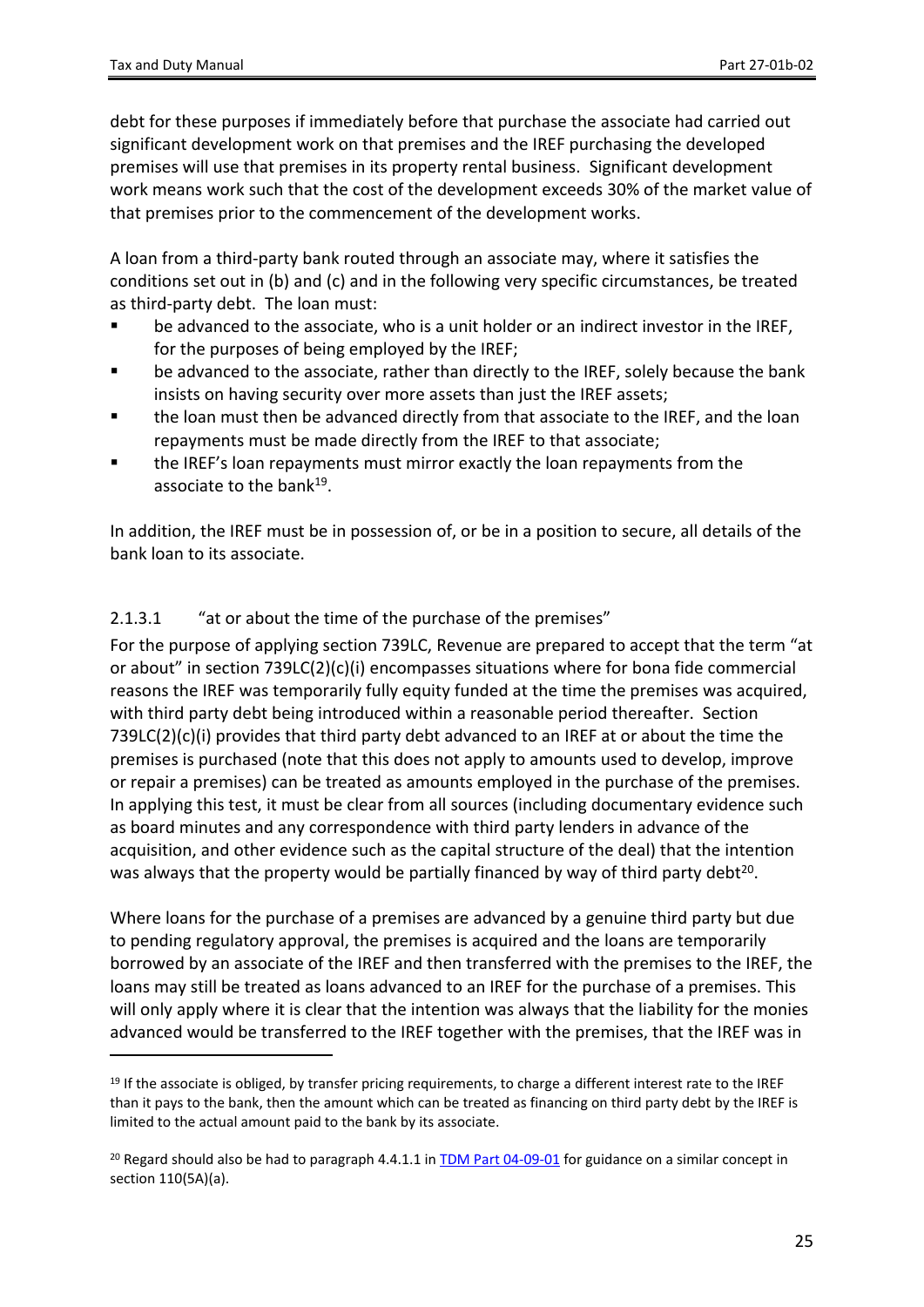the process of being established and as such the loans could not be held by the IREF directly upon advancement, and the liabilities are subsequently transferred to the IREF once regulatory issues are finalised (and it is anticipated that this should take no more than 6 months from the point the premises was acquired).

#### <span id="page-25-0"></span>2.1.4 Enforcement of a security

Section 739LC(4) provides that a genuine third-party loan will not cease to be such where the third party lender becomes an associate of the IREF solely due to the enforcement of a security which had been granted as a genuine condition of the loan.

This provision will apply both in situations where the third-party takes ownership of the IREF through the actual enforcement of the debt, or where it is agreed with the third-party to transfer ownership of the IREF to avoid having to go to enforcement.

Where a third-party has taken ownership of the IREF, there can be some difficulty in determining the full amount of the principal advanced which is employed in the purchase, development, improvement or repair of a premises of the IREF. In applying Section 739LC(4), regard should be had to the principal committed at the time the IREF and the lender were third-parties. The following example shows how section 739LC(4) should be applied in practice, including determining whether or not the condition outlined in section 739LC(2)(a)(ii) is satisfied.

#### **Example 21 Third-party debt and enforcements**

IREF ABC entered into agreements with Bank Limited to borrow €10 million to build a hotel. IREF ABC has drawn down €7 million of this bank debt, of which €6 million was employed in the construction of the hotel with the remaining €1 million set aside in a bank account for future costs of the hotel construction.

IREF ABC is mid construction, but due to unforeseen circumstances is now encountering difficulties in meeting its obligations under the loan.

Bank Limited enforced its security and took over IREF ABC. Following the enforcement the €10 million which had been committed (under the agreements entered into before IREF ABC encountering difficulties and before any consideration of enforcement) will be considered as the third-party debt provided it is all employed in the construction of the hotel as originally planned.

### <span id="page-25-1"></span>2.1.5 Capitalised financing costs

Property finance costs are defined as costs in respect of debt finance which are taken into account in arriving at the profits of the IREF. There are two key aspects to this definition: The first is that they are amounts which are "in respect of", which has a very broad meaning. The second is that the definition refers to the profits of the IREF and is not restricted to amounts taken into account in arriving at the 'annual IREF profits', which is defined as excluding certain capital, rather than trading, disposals. Therefore, while this includes amounts expensed as interest, it also include any amounts which have been capitalised in the financial statements of an IREF, whether booked in the base cost of the assets or to the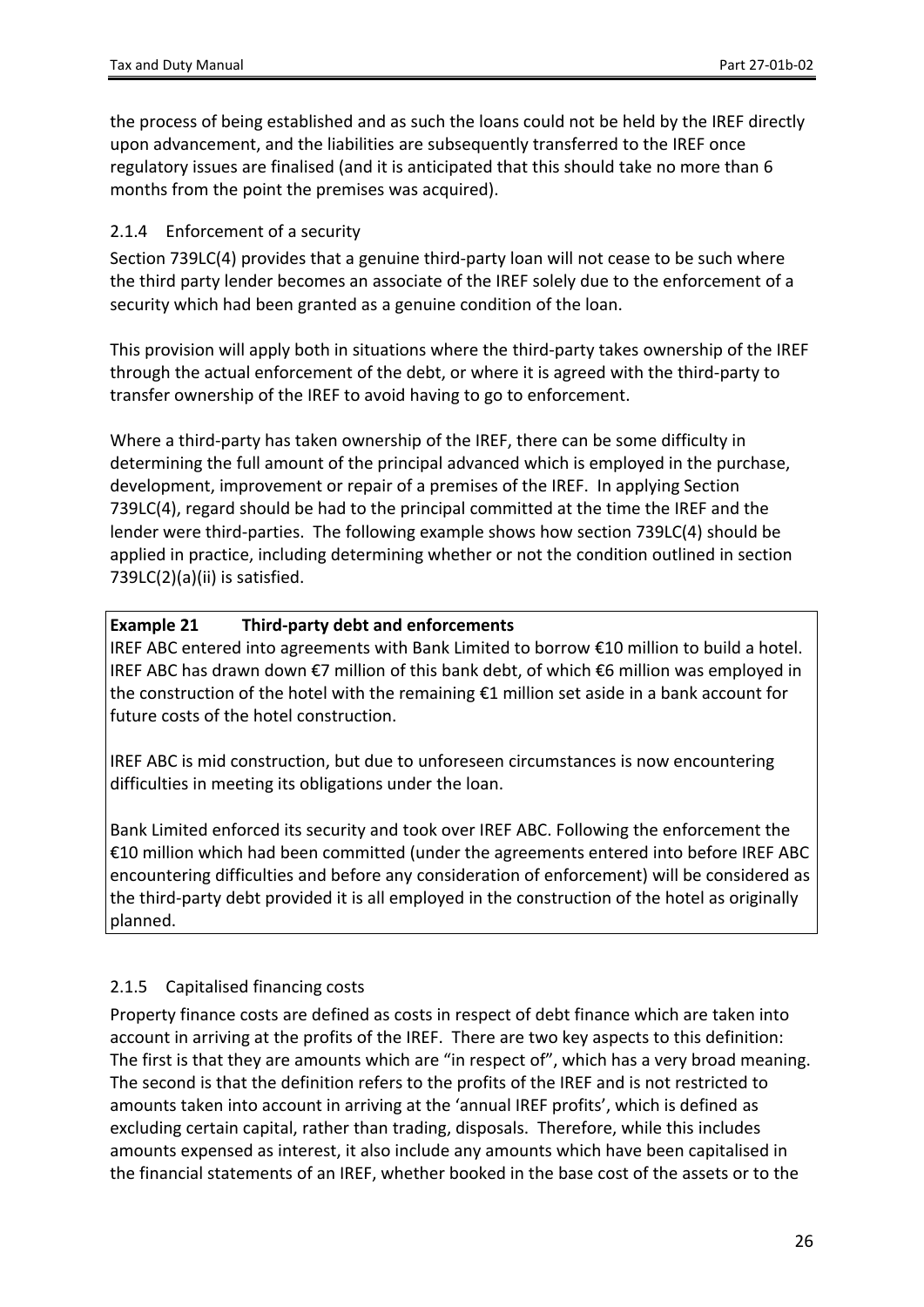cost of sales, as they are released through the profit and loss account/statement of comprehensive income. This ensures consistency of treatment under the IREF rules for interest amounts whether they are expensed or capitalised.

Taking an IREF that borrows €450,000, with interest @ 3% per annum, to construct a building:

- If the annual interest is expensed, each year there will be financing costs of €13,500.
- If the interest is capitalised as part of the cost of the building over a 3 year period, and the building is then sold, the  $\epsilon$ 40,500  $\epsilon$ 13,500  $*$  3] of financing costs rolled up into the cost of the asset sold will be taken into account in arriving at the profits of the IREF in that year.
- If the interest is capitalised as part of the cost of a building, and the cost of the building is depreciated through the income statement, then the portion of the depreciation that relates to the capitalised interest will be a financing cost.

#### <span id="page-26-0"></span>2.1.6 Date of calculation

The tests set out in 739LA[A] apply constantly, that is, the provisions technically apply at any time when the thresholds are exceeded. However, Revenue will accept that the above amounts can be calculated as at the IREF's financial statement year end in certain circumstances. There must be no unusual movements in the debt or financing cost amounts which have the effect of lowering any applicable Case IV charge. In addition, there must not be any steps or arrangements entered into in order to reduce or eliminate an amount which would otherwise arise at the year end. If Revenue are not satisfied with the nature of all movements in debt of financing cost amounts, the calculations must be performed on a daily basis.

#### **Example 22 Movements in shareholder debt**

IREF A develops property. Its accounts, at 1 January 2020, show that it is funded by way of €1,000 in equity and €49,999,000 in shareholder debt, which carries interest at 14% per annum. In November 2020 it converts the €49,999,000 shareholder debt to equity and writes off the accrued, but unpaid, interest on the loan.

At the year-end, 31 December 2020, IREF A is not funded by way of any shareholder loans. As the conversion of the loan to equity, in the circumstances outlined, do not represent any unusual movements to avoid a Case IV charge, IREF A can apply the tests in section 739LAA on 31 December 2020.

## <span id="page-26-1"></span>2.2 Other excessive deductions [section 739LB]

Section 739LB sets out that any amount of disbursement or expense taken as a deduction when computing the profit position of the IREF must have been wholly and exclusively incurred for the purposes of the IREF business<sup>21</sup>. Any amount in excess of what would be considered wholly and exclusively is charged to income tax under Case IV Schedule D.

<sup>&</sup>lt;sup>21</sup> If any distribution or expense relates to non-IREF business, and where the IREF has non-IREF business in circumstances outlined in [Example](#page-21-1) [19](#page-21-1) [and](#page-21-1) [20,](#page-21-1) then provided the full amount of the expense is wholly and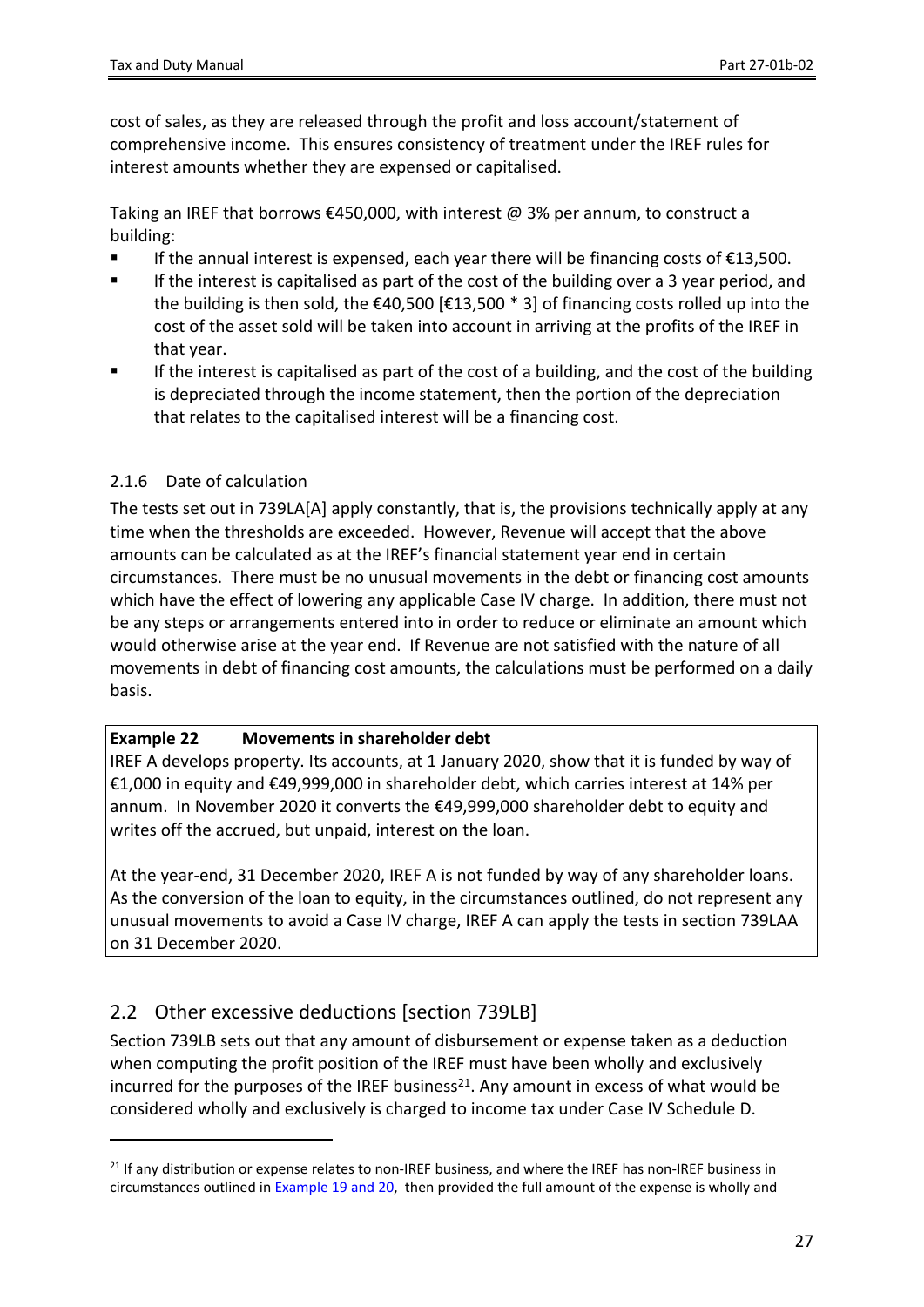The section applies to IREF accounting periods commencing on or after 9 October 2019. Where an accounting period commences before that date and ends after that date then it should be divided into two parts, one beginning on the date the accounting period begins and ending on the 8 October 2019 and the other beginning on the 9 October 2019 and ending on the date which the accounting period ends.

### <span id="page-27-0"></span>2.3 IREFs holding an interest in a partnership

IREFs may invest in Irish property through a partnership structure. For the purposes of calculating any amount to be charged to income tax under section 739LA[A], or section 739LB, an IREF should be regarded as being entitled to the assets, liabilities, income and expenses of the partnership in proportion to the percentage interest the IREF holds in the partnership. Consequently, the relevant calculations should be performed as if the IREF's proportionate share of the partnership's income statement and balance sheet were included in its financial statements.

To the extent that the IREF and the partnership do not prepare their accounts using the same basis period, the IREF's proportional interest in the partnership's assets, liabilities, income and expenses should be determined by reference to the IREF's accounting period, pro-rating the partnership's results as appropriate.

## <span id="page-27-1"></span>2.4 Case IV pay and file obligations

An IREF which is within the charge to income tax under sections 739LA, 739LB or 739LAA must return the amount which is within the charge by filing a Form 1 IREF by 31 October in the year following the year in which the accounting period in which the amount arises ends. The income tax due on the amount arising must also be paid by 31 October.

Once an IREF is within the charge to income tax it must continue to file a Form1 IREF until such time as it ceases to be an IREF or ceases to have debt or unamortised interest costs. An IREF within the charge to income tax must also fulfil its [preliminary](https://www.revenue.ie/en/self-assessment-and-self-employment/guide-to-self-assessment/preliminary-tax.aspx) [tax](https://www.revenue.ie/en/self-assessment-and-self-employment/guide-to-self-assessment/preliminary-tax.aspx) obligations, further details can be found on the Revenue website.

exclusively for the purpose of that non- IREF business, a charge to income tax will not arise.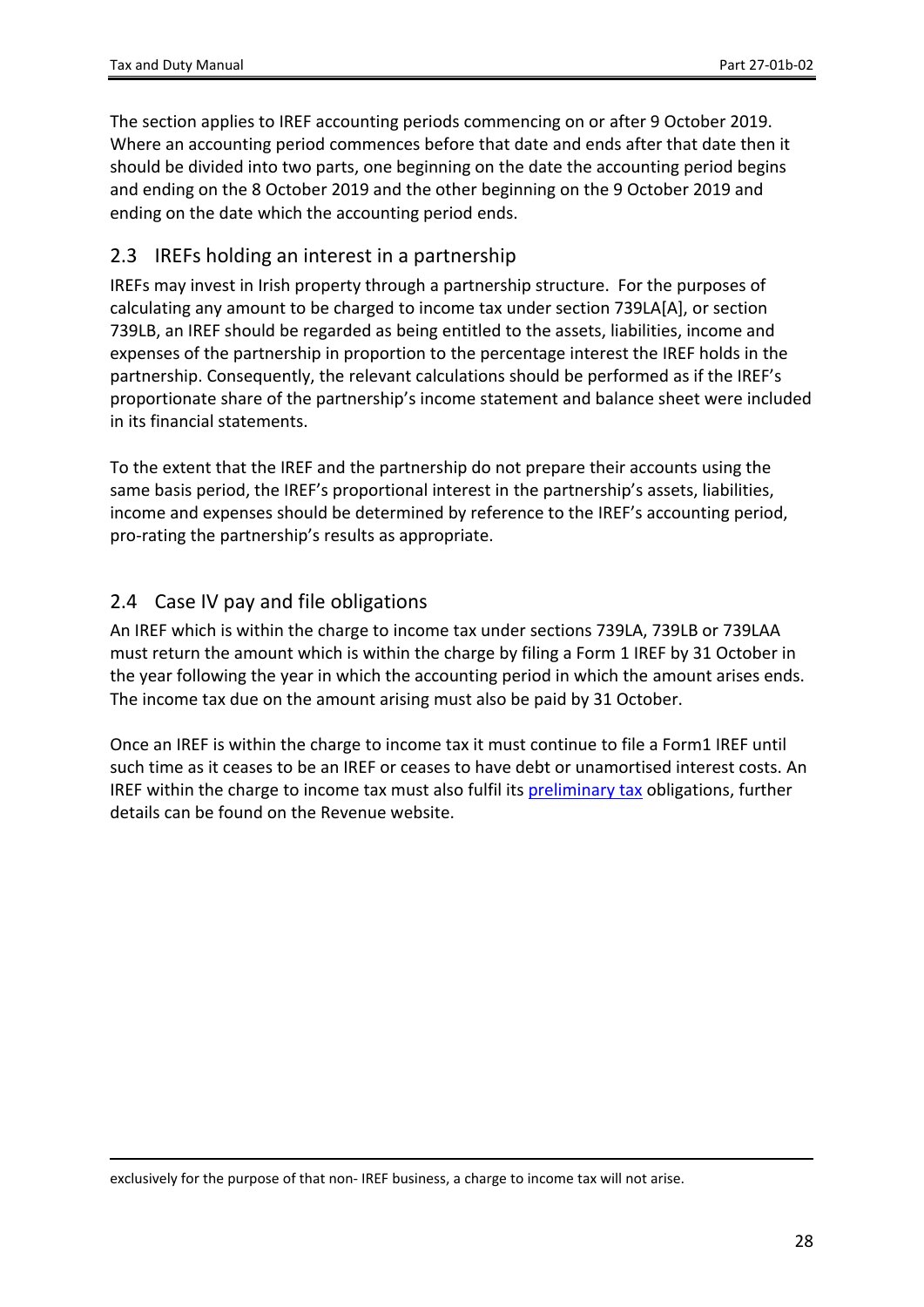# <span id="page-28-0"></span>3 Interaction with other taxes

## <span id="page-28-1"></span>3.1 CGT

As the profits accumulated within an IREF will be subject to IREF withholding tax, or not, as applicable, a non-resident is not charged to CGT on the disposal or redemption of a unit in an IREF [section 739G(2)(h)] or on the disposal of an asset that derives its value from an IREF [section 739N(5)].

### <span id="page-28-2"></span>3.2 Interest withholding

Investment undertakings are relevant persons who may have an obligation to operate withholding tax under section 246. Where the unit in the IREF is a profit participating note, withholding under the IREF regime should be done in priority to withholding under section 246.

Section 246 will continue to apply to interest on debts other than those which are units in the IREF. Where the loans are funding bonds section 51(3) provides that the issuing of notes will be treated as a payment of interest for the purposes of the Tax Acts. As such, withholding under section 246 arises.

The following material is either exempt from or not required to be published under the Freedom of Information Act 2014.

[…]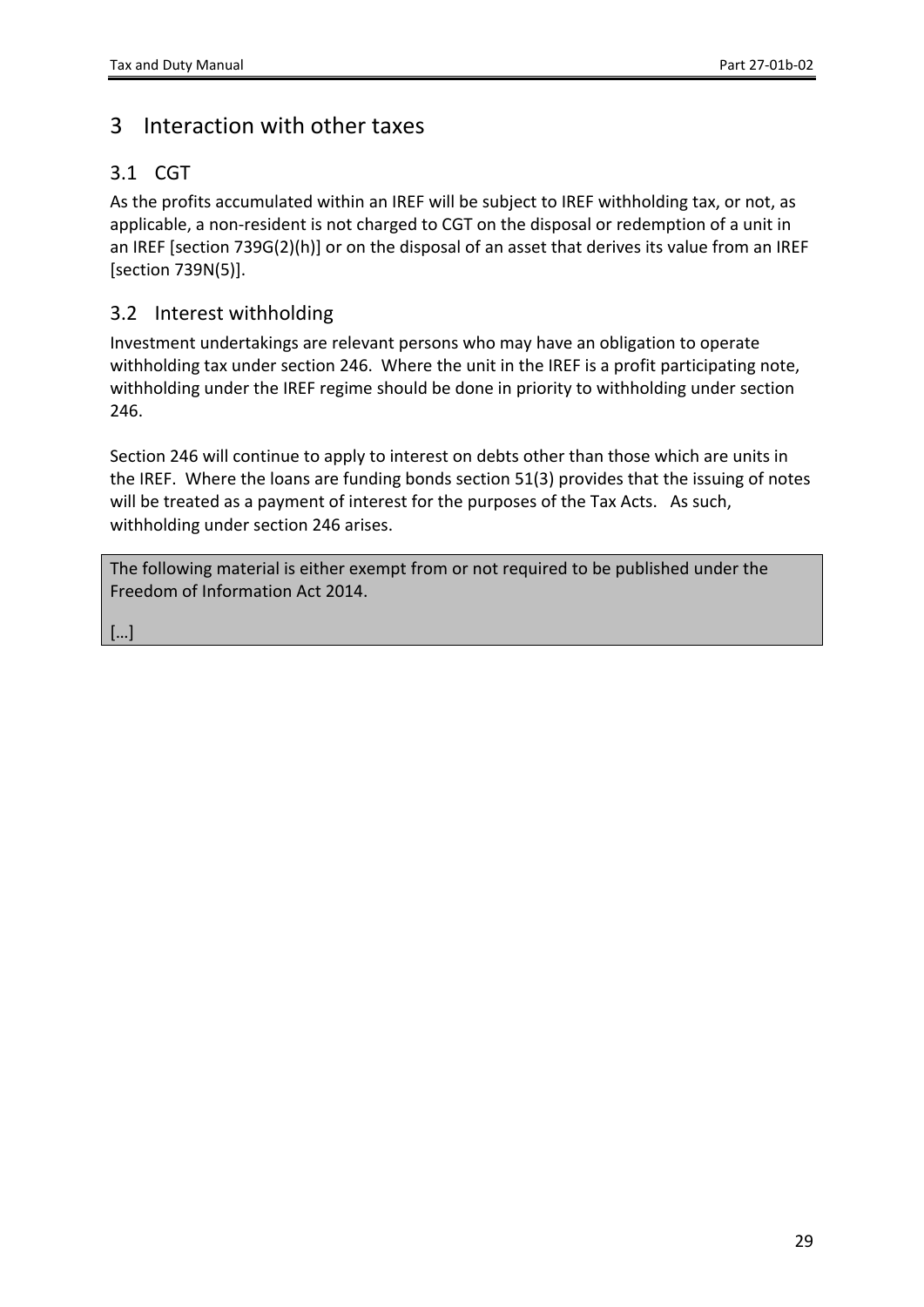# <span id="page-29-0"></span>4 Stamp Duty exemption

Prior to 1 July 2017, it was possible to transfer the business of the IREF or developing land to a "specified company" within the meaning of section 739V TCA.

Prior to 1 January 2018, it was possible to transfer the property rental business of the IREF to a "qualifying REIT" within the meaning of section 739W TCA.

Transfers under section 739V TCA and section 739W TCA are exempt from stamp duty.

Note that regulations 3 and 4 of the Stamp Duty (E-stamping of Instruments and Self-Assessment) Regulations 2012 (S.I. No. 234 of 2012) contain a requirement to file an electronic stamp duty return through ROS in order to claim the exemption where the instrument is:

- a conveyance or transfer of land or an interest in land, whether on sale or by way of gift;
- an assignment of a lease of lands, tenements or heritable subjects where the unexpired term of the lease exceeds 30 years.

When completing the electronic return, the person filing the return should claim the exemption from stamp duty by selecting "Miscellaneous Acts which contain Stamp Duty Exemptions" from the dropdown menu on the appropriate screen.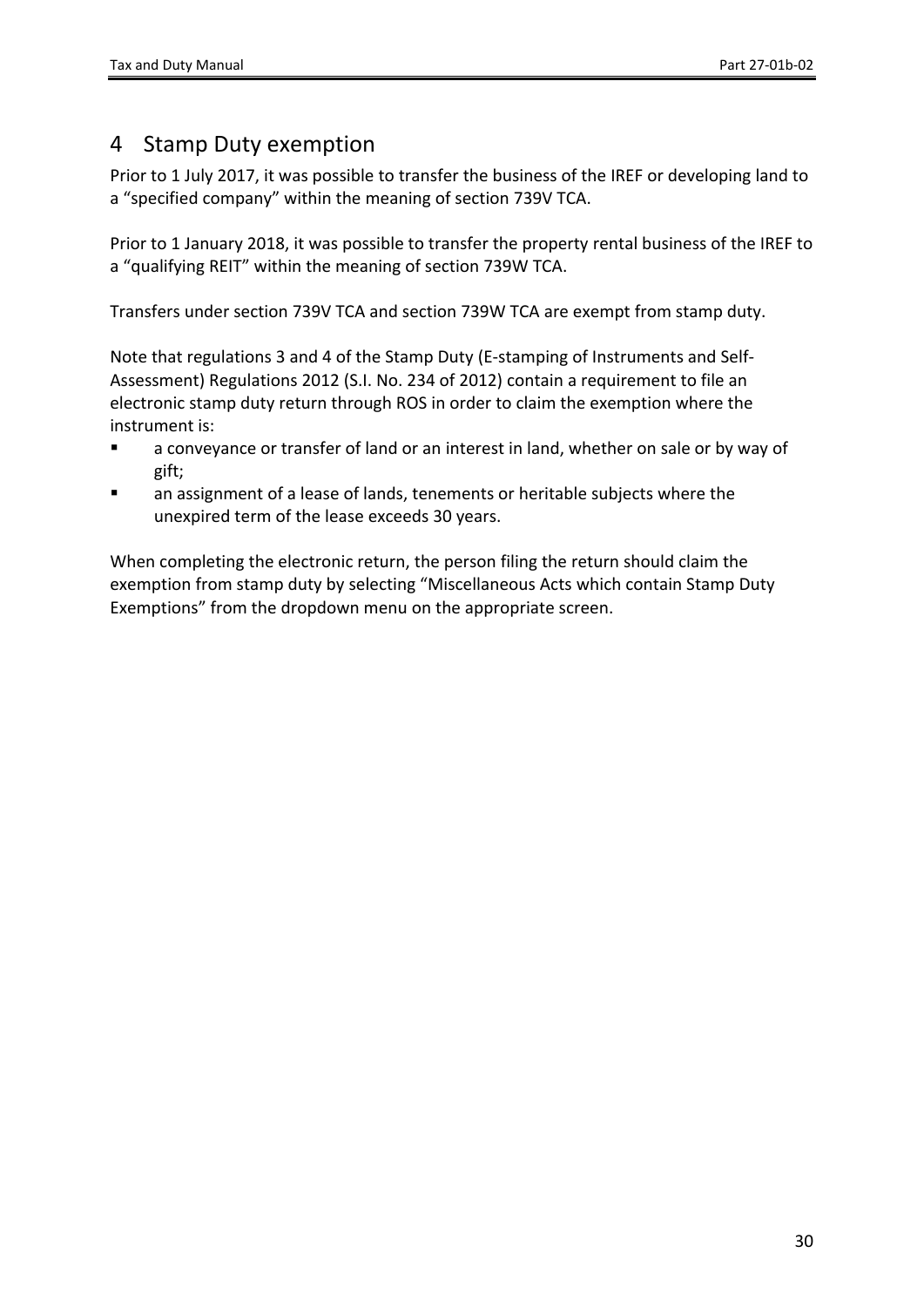# <span id="page-30-0"></span>5 Annual IREF returns along with payment of IREF withholding tax obligations [section 739R]

All IREFs are required to file annual returns with Revenue. All details in relation to any IREF withholding tax must also be included on this annual return. The deadline for filing these returns and to pay over any IREF withholding tax is 30th July (for year-ends up to 31- December the prior year) or 30th January (for year-ends up to 30-June the prior year).

The return, available for download on the [Financial](https://www.revenue.ie/en/companies-and-charities/financial-services/index.aspx) [Services](https://www.revenue.ie/en/companies-and-charities/financial-services/index.aspx) area of the website, must be submitted as an Excel file through MyEnquiries:

- Under the 'My Enquiry relates to' field please select 'Other than the above'
- Under the 'More specifically' field please select 'IREF withholding tax'.

Payments must be made by EFT to the following bank account:

Office of the Revenue Commissioners – UTD EFT – Public Bank Account Danske Bank International House 3 Harbourmaster Place IFSC Dublin 1 IBAN: IE37DABA95159920003514 BIC: DABAIE2D

When remitting a payment, as bank reference, please quote "IREF" along with the customer reference number.

The customer is also required to forward an e-mail to [moneytrans@revenue.ie](mailto:moneytrans@revenue.ie) to advise the following:

- **The date of payment**
- **The customer tax registration number**
- **The fund name and umbrella name**
- The amount of payment
- The period to which the payment is proper

Please note this annual IREF return is required by all IREFs and is in addition to any filing required under section [2.4](#page-27-1).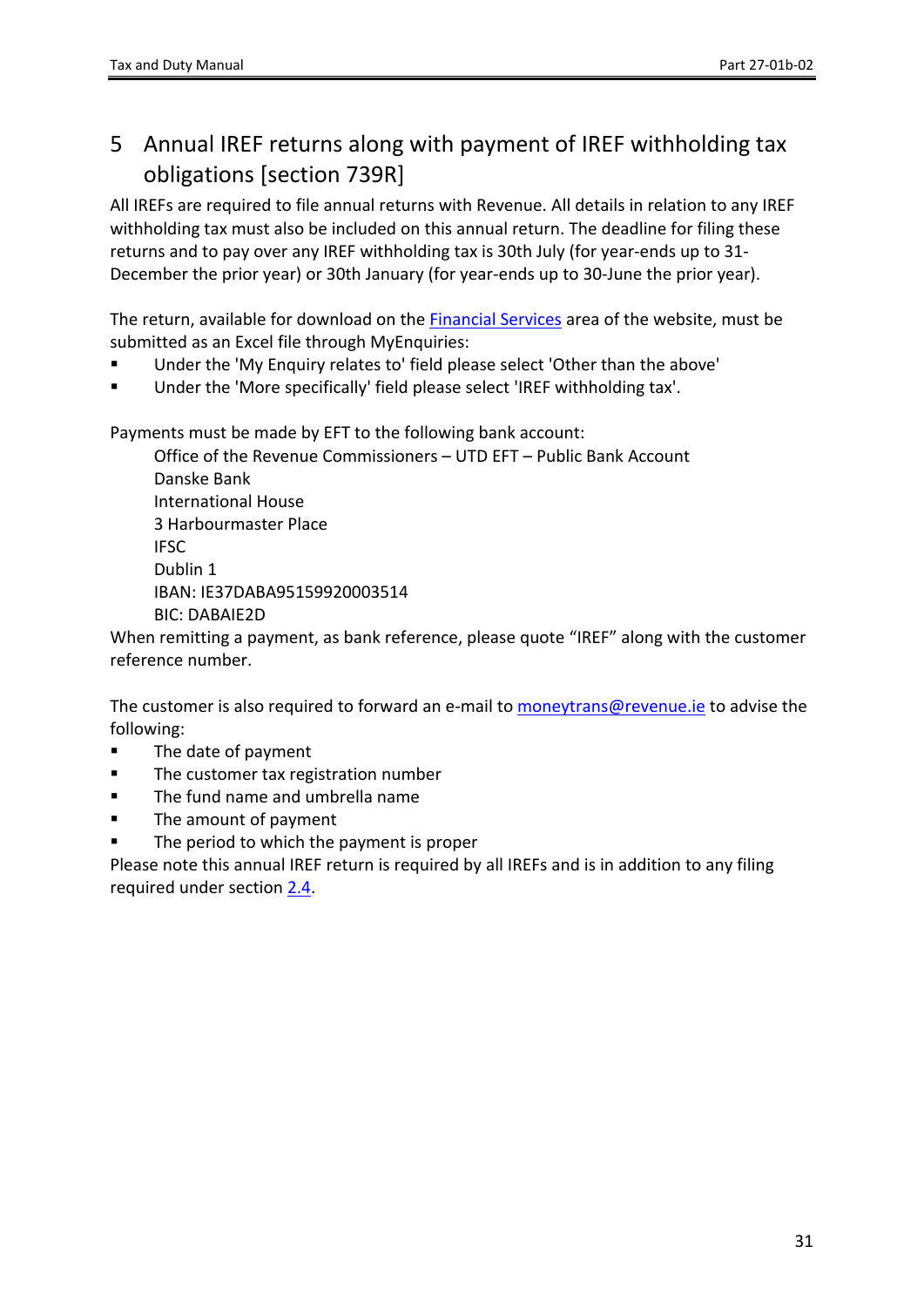# <span id="page-31-0"></span>6 Financial statements electronic filing requirements [section 739FA]

Revenue made regulations, in accordance with section 739FA, entitled the Investment Undertaking Electronic Account Filing Requirements Regulations 2018 ([S.I.](http://www.irishstatutebook.ie/eli/2018/si/368/made/en/pdf) [No.](http://www.irishstatutebook.ie/eli/2018/si/368/made/en/pdf) [368](http://www.irishstatutebook.ie/eli/2018/si/368/made/en/pdf) [of](http://www.irishstatutebook.ie/eli/2018/si/368/made/en/pdf) [2018](http://www.irishstatutebook.ie/eli/2018/si/368/made/en/pdf)) in September 2018. These Regulations provide that IREFs are to electronically file financial statements with Revenue for each accounting period.

The filing dates for the submission of the financial statements, which are based on the filing obligations of the IREF returns, are –

- Where an accounting period ends on or before 30 June in a financial year, within 30 days of 31 December of that year, and
- Where the accounting period ends between 1 July and 31 December, within 30 days of 30 June of the following year.

For accounting periods of an IREF which ended during 2017, the financial statements had to be provided by 30 January 2019.

The financial statements must be filed in text searchable PDF format via [MyEnquiries](https://www.revenue.ie/en/online-services/support/ros-help/using-ros/myenquiries-access-from-ros/index.aspx):

- Under the 'My Enquiry relates to' field please select 'Other than the above'
- <span id="page-31-1"></span>Under the 'More specifically' field please select 'IREF withholding tax'.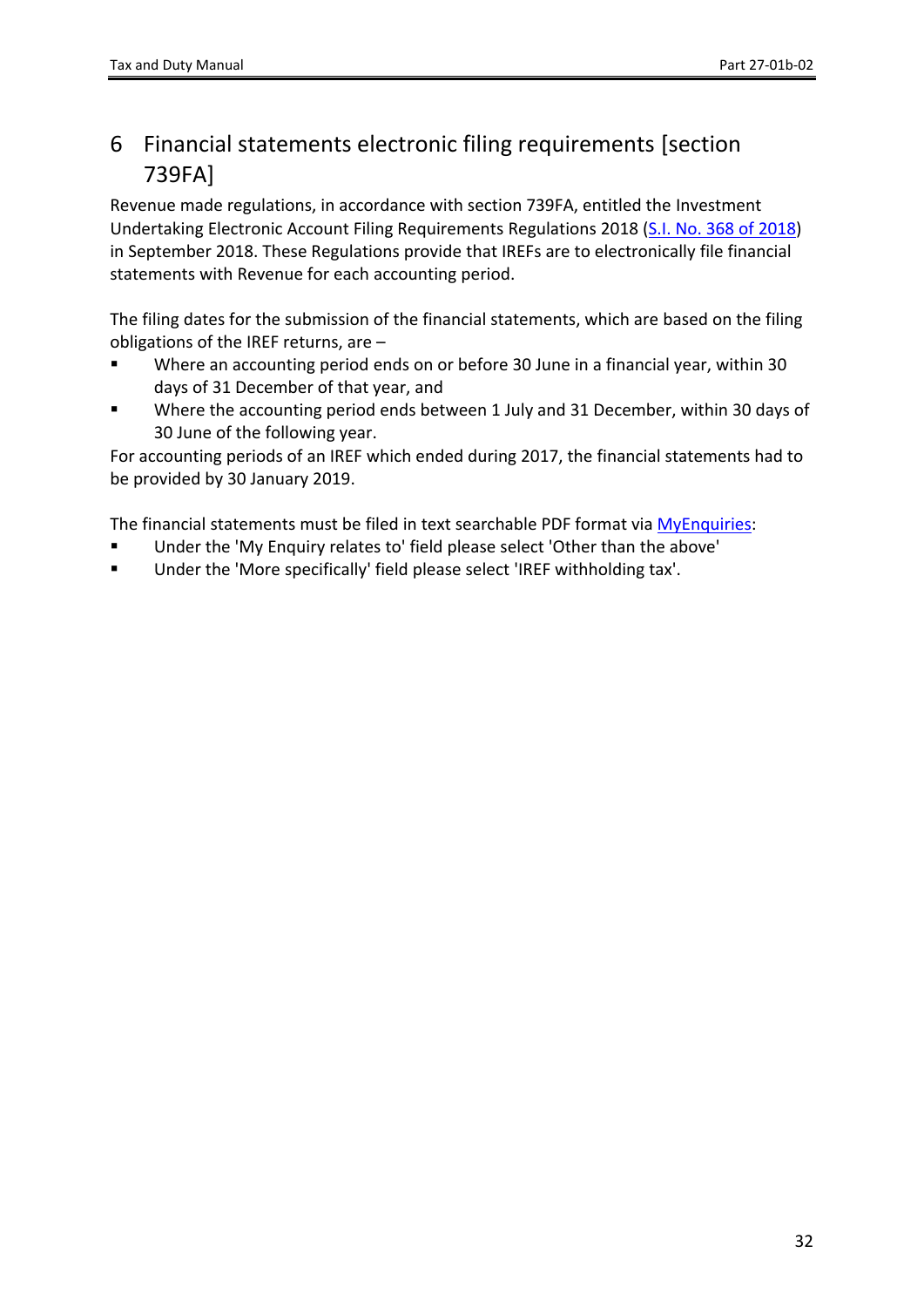# <span id="page-32-0"></span>Appendix I Schedule of material updates

<span id="page-32-1"></span>

| Sept 2017:  | Created                                                                                                                                                                                                              |
|-------------|----------------------------------------------------------------------------------------------------------------------------------------------------------------------------------------------------------------------|
| Mar 2018:   | Updated as follows:                                                                                                                                                                                                  |
|             | 1.1.3 on holder of excessive rights updated to reflect FA17 amendments                                                                                                                                               |
|             | 1.3 defining specified persons updated to reflect FA17 amendments                                                                                                                                                    |
|             | 1.3.1 on PPIREFs and specified persons is updated to clarify how the PPIREF<br>rules should be applied to life companies which carry out both widely held<br>business and also personal portfolio type business      |
|             | 1.3.2 dealing with exceptions to section 739M(3) updated to reflect FA17<br>amendments                                                                                                                               |
|             | 1.3.1 on the interaction with 739Q(3) updated to reflect FA17 amendments                                                                                                                                             |
|             | 1.3.4 on equivalent treatment introduced                                                                                                                                                                             |
|             | 2. on interaction with other taxes and 3. on stamp duty exemptions<br>introduced                                                                                                                                     |
| Jun 2018:   | Section 4 included with details on how to pay and file.                                                                                                                                                              |
| Oct 2018:   | Section 5 included with electronic account filing requirements                                                                                                                                                       |
| April 2019: | 1.3.3 updated to include reference to the IREF withholding tax refund claim<br>form                                                                                                                                  |
| Nov 2020:   | Section 1 key definitions updated                                                                                                                                                                                    |
|             | 1.3. updated with respect to assessing equivalence                                                                                                                                                                   |
|             | A new Section 2 and Appendix II inserted for Case IV charge as inserted by<br>FA19 and previous section 2 onwards became section 3,4,5,6                                                                             |
|             | Section 5 updated to reflect the extension of the IREF return filing<br>obligations to apply to all IREFs as per FA19 amendments                                                                                     |
| Mar 2022:   | 1.4 and 1.4.5 updated to refer to the UK superannuation scheme (as<br>defined in Article 11 of the Double Tax Agreement between Ireland and the<br>United Kingdom) declaration form contained in TDM Part 27-02b-01. |
|             | 1.4 updated to clarify the basis of an ILP's investment in IREFs, in light of<br>the ILP's transparent nature.                                                                                                       |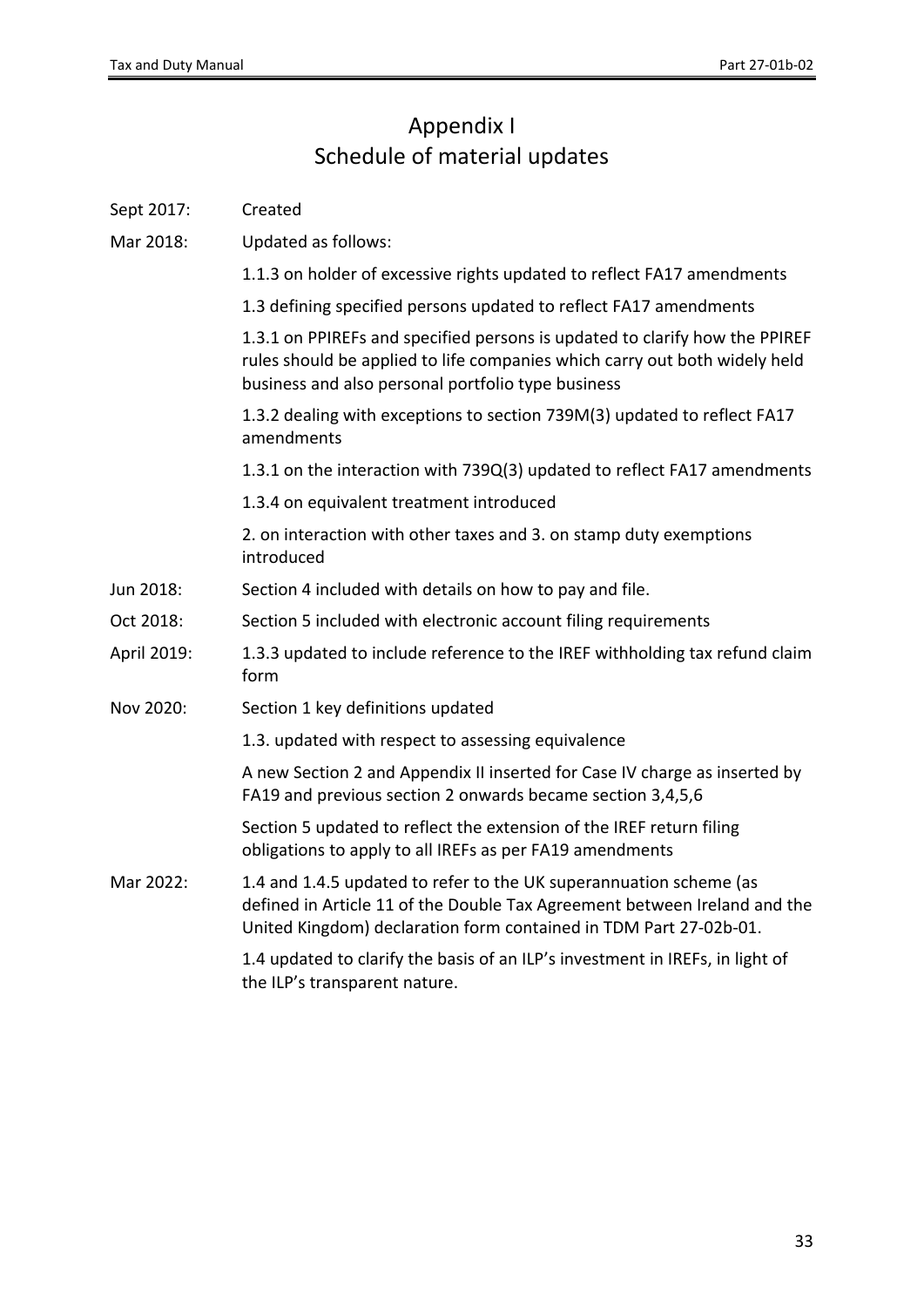## Appendix II

### Illustrative example of s739LA[A]

| <b>IREF ABC</b>                                                                                    | Before 3rd party<br>debt carve out | 3rd party carve out                 |         |  |  |
|----------------------------------------------------------------------------------------------------|------------------------------------|-------------------------------------|---------|--|--|
| IREF assets cost                                                                                   | 1,000,000                          |                                     |         |  |  |
| Long term debt Note 1                                                                              | 900,000                            |                                     |         |  |  |
| Annual rent (assuming 7% yield)                                                                    | 70,000                             |                                     |         |  |  |
| Rental costs (assuming rate of 2%)                                                                 | 1,400                              |                                     |         |  |  |
| Profit before interest                                                                             | 68,600                             | Profit before interest              | 68,600  |  |  |
| Interest expense Note 1                                                                            | 72,000                             | 3rd party interest Note 1<br>30,000 |         |  |  |
| Profits of the IREF                                                                                | $-3,400$                           | Profit after interest               | 38,600  |  |  |
| s.739LA[A]                                                                                         |                                    |                                     |         |  |  |
| ss(1)                                                                                              |                                    |                                     |         |  |  |
| Specified debt                                                                                     | 900,000                            |                                     | 600,000 |  |  |
| Relevant cost                                                                                      | 1,000,000                          | 1,000,000                           |         |  |  |
| Property financing costs                                                                           | 72,000                             | 30,000                              |         |  |  |
| Adjusted property financing costs:<br>$(72,000 - 32,000)$<br>$(30,000 - 5,000)$                    | 40,000                             |                                     | 25,000  |  |  |
| Property financing costs ratio<br>$(-3,400+40,000)$ : $(40,000)$<br>$(38,600+25,000)$ : $(25,000)$ | 0.92:1                             | 2.54:1                              |         |  |  |
| ss(2)                                                                                              |                                    |                                     |         |  |  |
| Specified debt > 50% relevant costs?                                                               | Yes                                |                                     | Yes     |  |  |
| A (property financing costs)                                                                       | 72,000                             |                                     | 30,000  |  |  |
| B (excess specified debt)                                                                          | 400,000                            | 100,000                             |         |  |  |
| C (total specified debt)                                                                           | 900,000                            | 600,000                             |         |  |  |
| Case IV amount (AxB/C)                                                                             | 32,000                             |                                     | 5,000   |  |  |
| ss(3)                                                                                              |                                    |                                     |         |  |  |
| Is the property financing costs ratio<br>< 1.25 : 1?                                               | Yes                                |                                     | No      |  |  |
| Adjust right hand side of property<br>financing costs ratio to 80% of left hand                    | 36,600:29,280                      |                                     |         |  |  |